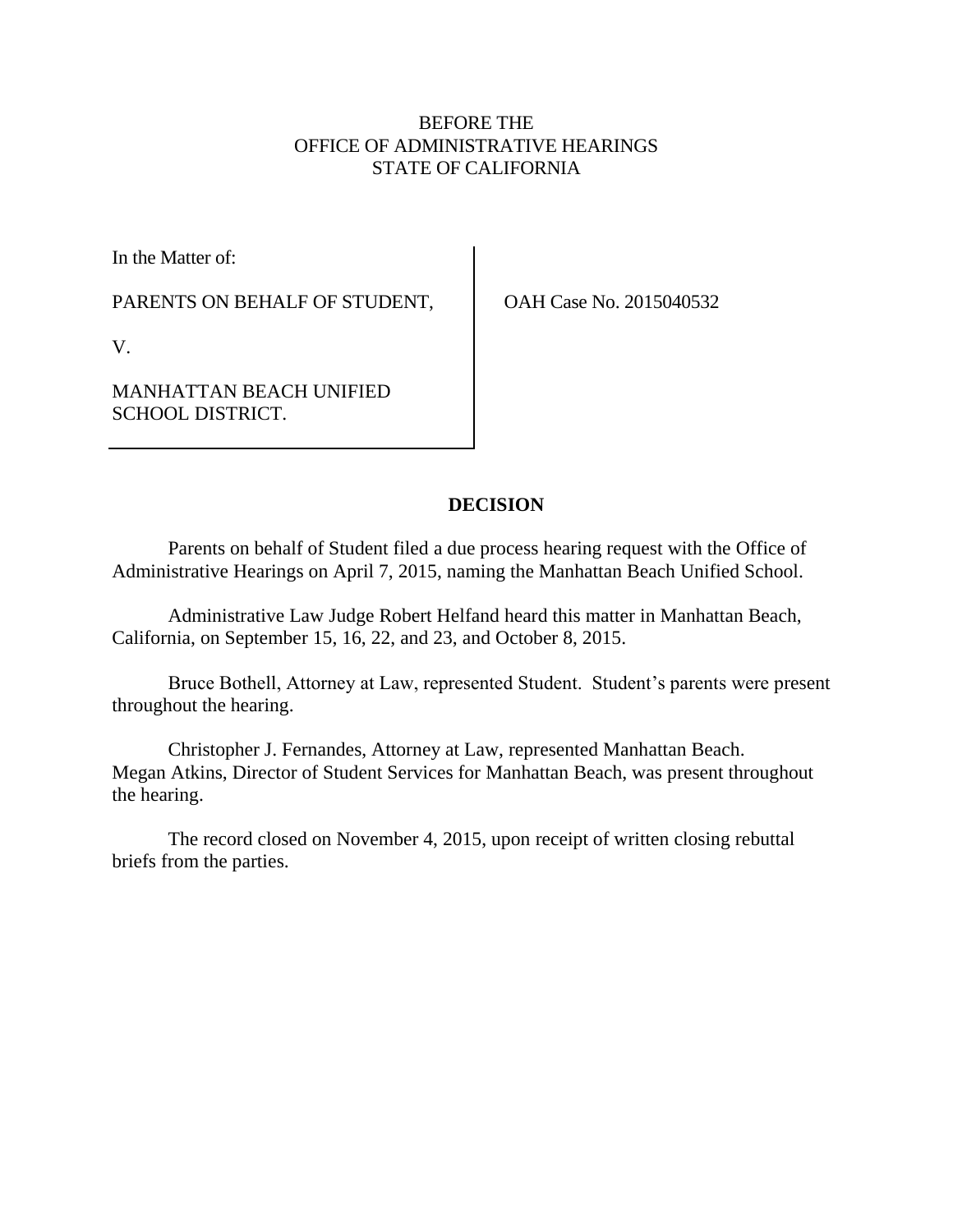# ${\rm ISSUES}^1$

1. Whether Manhattan Beach's 2014 Triennial Assessment denied Student a free appropriate public education, by failing to appropriately assess Student in the area of autism?

2. Whether Manhattan Beach's proposed Individualized Education Program of December 10, 2014, as amended on April 2, 2015, denied Student a FAPE, by: (a) failing to adopt autism as the primary special education eligibility category; (b) failing include appropriate goals related to Student's autism, and; (c) failing to provide appropriate services in the area of behavior/socialization?

#### SUMMARY OF DECISION

This decision finds that Manhattan Beach denied Student a FAPE in that (1) it failed to conduct an appropriate triennial assessment in 2014, specifically in the area of autism; and (2) the December 10, 2014 IEP, as amended on April 2, 2015, failed to offer Student a FAPE, because it failed to find Student's primary eligibility category for special education as autism, failed to offer appropriate goals related to Student's autism, and failed to provide Student with appropriate behavior services.

#### FACTUAL FINDINGS

1. Student was a nine and a half year old girl who resided with her parents within the boundaries of Manhattan Beach during all time material. She has been eligible for special education since October 10, 2012. Student was found eligible on October 10, 2012 under the primary eligibility category specific of learning disability and secondary category of speech and language impairment.

2. Student was quirky prior to starting school. As an infant, she did not like to cuddle. Student would insist on only playing the same games, watching the same television shows, and eating the same food at each meal. She would always carry small items, such as screw nuts or certain toy figures, including sleeping with them. Student would meltdown if those items were not present. Student exhibited sensory issues, which included not tolerating dirty or sticky hands, feeling wet, food textures, and refusing to wear underwear or socks. At times, Student also had trouble recognizing faces and would recognize people by the color of their clothes.

 $\overline{a}$ 

 $<sup>1</sup>$  The issues have been rephrased and reorganized for clarity. The ALJ has authority</sup> to redefine a party's issues, so long as no substantive changes are made. (*J.W. v. Fresno Unified School Dist.* (9th Cir. 2010) 626 F.3d 431, 442-443.)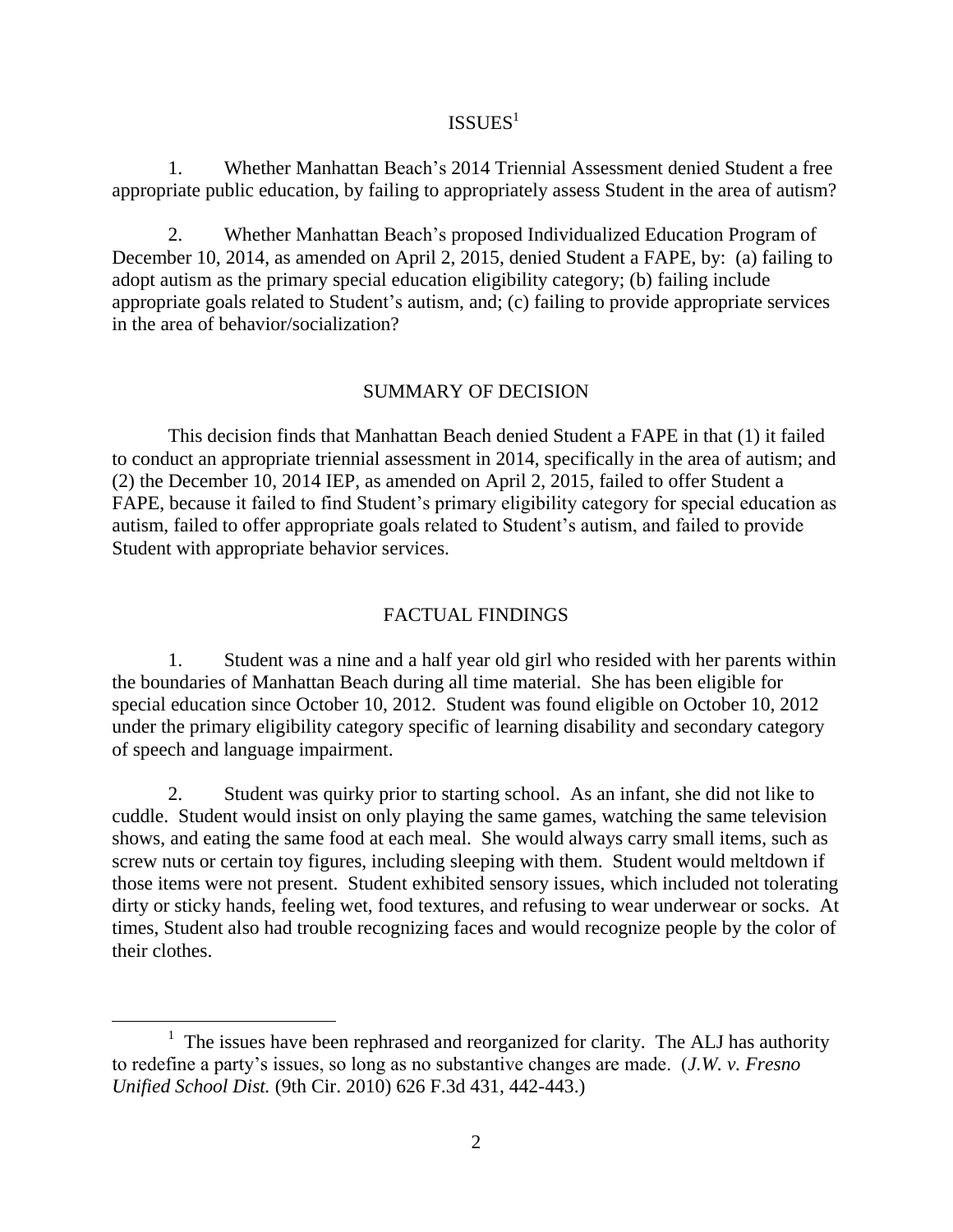### *2011-2012 School Year*

3. During school year 2011-2012, Student was in kindergarten. Student was able to follow instructions, complete homework and class work, and was able to participate in group instruction in the classroom. Student demonstrated solid progress with lots of tutoring and much support both at school and home. She exhibited areas of concern with sound discrimination, reading, writing, and math skills. Additionally, Student was inconsistent in her ability to work independently and often required assistance. Because of her struggles in reading, Parents privately obtained tutoring for Student starting in January 2012, which resulted in slow progress.

4. A Student Study Team met on March 16, 2012, regarding parental concerns with Student's frustration with reading and at school in general. The Student Study Team determined that it was appropriate to give Student more time before assessing her. At the end of the 2011-2012 school year, Student met expectations in reading, but was below expectations in math and writing.

5. On June 5, 2012, Parents requested that Manhattan Beach perform an assessment for special education due to Student's continuing difficulties in kindergarten.

## *Boone Fetter Clinic Assessment*

 $\overline{a}$ 

6. Student's pediatrician Sandra Smith-Lang, M.D., referred Student for a private assessment to the Boone Fetter Clinic of Children's Hospital Los Angeles, because of concerns in the areas of learning, sensory, difficulty picking up facial cues and multiple fears. The Boone Fetter assessment team comprised a psychologist, speech and language pathologist, two occupational therapists, a nurse, and a physician. The team did not conduct any observations of Student outside the clinic nor observe interactions between Student and peers. Student was assessed on August 13 and 20, 2012. The team issued an assessment report on September 10, 2012. The assessment included input from Parents, her private tutor, and Student's kindergarten teacher. The team noted that Student "does not meet criteria for the diagnosis of Autism Disorder as defined by both the Diagnostic and Statistical Manual of Mental Disorders-4th Edition and on the Autism Diagnostic Observation Schedule (ADOS)." 2 The examiners did note that Student presented with significant challenges related to anxiety and that her oppositional behaviors indicated an emotional immaturity and her way of coping with situations made her anxious. The report noted that Student demonstrated difficulty in using social language with peers and difficulties participating in group or

 $2$  The Boone Fetter team used a single measure relating to autism. The ADOS was based on planned social interactions with the examiner. The written report does not detail Student's scores on the ADOS.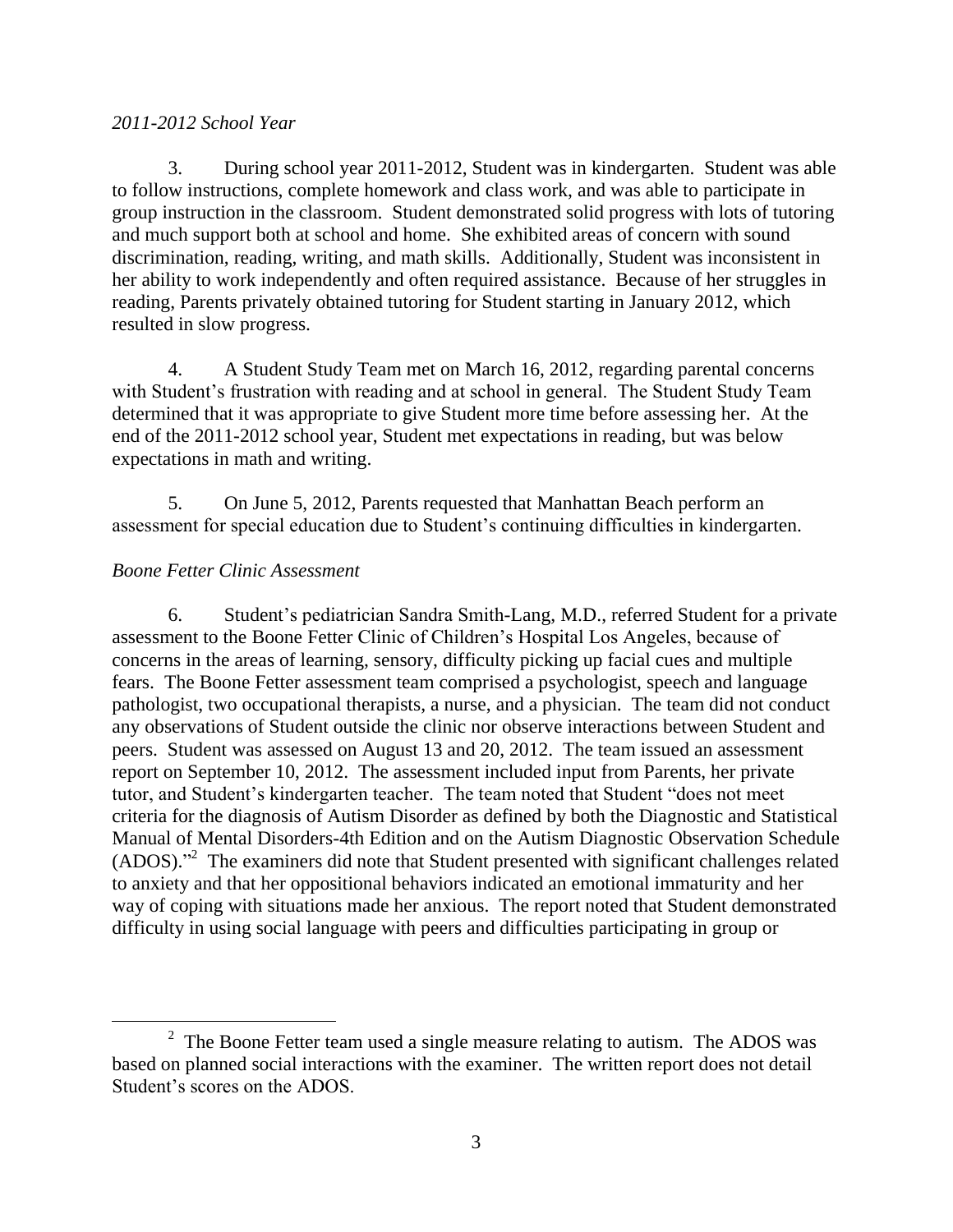individual activities. She also demonstrated areas of concern in her ability to process, regulate, and modulate sensory information, which impacted Student's social interactions and ability to cope and adapt to new and novel situations. The team diagnosed Student as having "Generalized Anxiety Disorder of Childhood" and oppositional behaviors. Parents shared this report with Manhattan Beach.

### *October 3, 2012 Initial District Assessment*

7. Manhattan Beach began its initial assessment of Student, who was then six and a half years old and a first grader, in September 2012. The assessment team included Sandra Ottaway, Ph.D., school psychologist;<sup>3</sup> Sheryl Diamond, resource specialist; Wendy Zopel, an occupational therapy therapist, and Sarah Morales, a speech and language pathologist.<sup>4</sup> The assessment written report, dated October 3, 2012, stated that the reason for referral was "due to academic difficulties in kindergarten." The assessment was comprised of observations, parent input, teacher input, and six standardized tests.<sup>5</sup> Student scored in the average range for intellectual functioning. She scored below average in auditory memory/verbal learning. During her school observations, Dr. Ottaway noted that Student would stare off and zone out, exhibited slowness in following directions, covered her ears when music was played, demonstrated problems with coordination on swings, and had difficulty counting while playing a game at recess.

8. The Connors 3 Rating Scales-Short Form, which rates common behavior problems experienced by school-aged children, was given to Student's parent, kindergarten teacher, and her first grade teacher. Parent rated Student as "very elevated" in inattention, hyperactivity/impulsivity, learning problems, and executive functioning deficits. Parent rated Student as elevated in peer relation problems and average in aggression. Student's

<sup>&</sup>lt;sup>3</sup> Dr. Ottaway has a Ph.D. in clinical psychology. She possesses credentials in both school counseling and school psychology. She has been a school psychologist at District since 2003.

 $4$  Ms. Morales has a M.A. in speech-language pathology. She has been a speechlanguage pathologist since 2000 continuing to the present in private practice. She has been employed full-time by District as a speech-language pathologist at Meadows Elementary School since 2004.

<sup>&</sup>lt;sup>5</sup> The standardized tests administered in the psycho-educational assessment were the Wechsler Intelligence Scale for Children, Fourth Edition; Children's Auditory Verbal Learning Test-2; Connors-3 Behavior Rating Scales for parent and teacher; Behavior Assessment Scales for Children-Second Edition (parent and teacher); Revised Children's Manifest Anxiety Scale-2; and Piers-Harris Self Concept-2.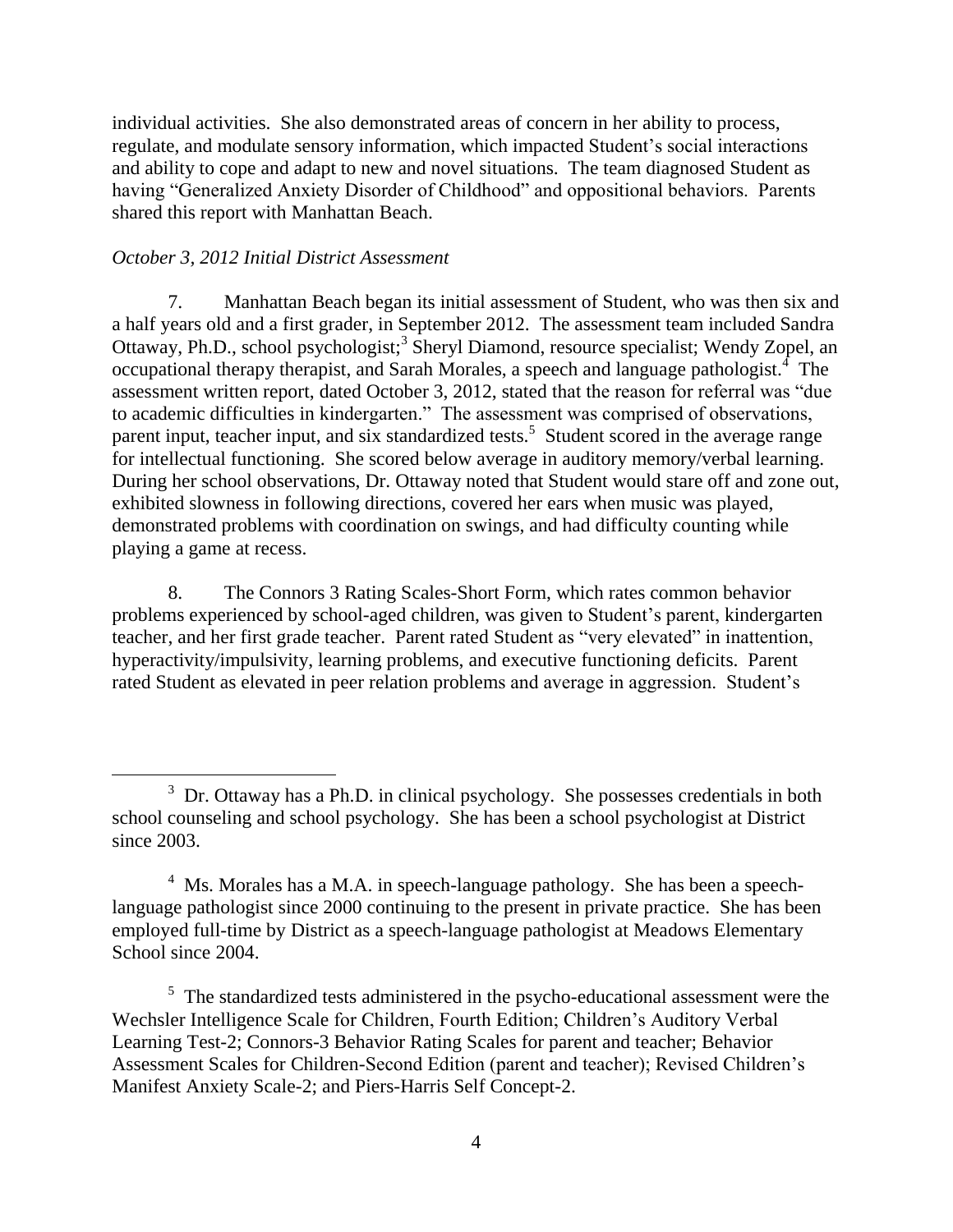kindergarten teacher rated Student elevated only for learning problems/executive functioning. The first grade teacher rated Student "elevated" in two areas, inattention and aggression.

9. In the area of social emotional, the Behavior Assessment System for Children-Second Edition, which consists of rating scales, was given to Mother and Student's kindergarten and first grade teachers. Mother reported Student in the clinically significant range in the areas of hyperactivity, anxiety, atypicality, attention problems, adaptability, social skills, and activities of daily living, internalizing problems. She rated Student as "at risk" in depression, withdrawal, leadership, and functional communication. The kindergarten teacher rated Student as "clinically significant" in the areas of learning problems and anxiety with the rest of the areas in the average range. The first grade teacher rated Student as "clinically significant" in adaptability and "at-risk" in social skills, leadership, and study skills. Student was administered the Piers-Harris Children's Self-Concept Scale and the Revised Children's Manifest Anxiety Scale-2. These measure the child's view of her selfesteem and anxiety levels. Student reported high self-esteem and less anxiety than most students. Dr. Ottaway did not administer any testing regarding autism.

10. In the speech and language assessment, Student demonstrated deficits in pragmatics in the areas of non-verbal cues, responses to teasing, winning/losing, and appropriate conversational skills. Student exhibited deficits in auditory/verbal recall and reasoning.

11. The assessment team looked at the eligibility category of emotionally disturbed and determined that Student did not meet that category. The team did recommend that Student was eligible for special education under the category of specific learning disability in the area of math calculation with a psychological processing deficit in auditory memory. The report indicated that Student had deficits in pragmatic language and possessed sensory sensitivities.

## *IEP Meeting of October 10, 2012*

12. Student's initial IEP team meeting took place on October 10, 2012. Parents voiced their concerns that Student was behind her class academically; had anxiety that led to meltdowns after school due to stress; and sensory processing issues. Parents also were concerned with Student's social skills. The IEP present levels of performance refer to Student's difficulty in sustaining attention; inflexibility in thoughts and actions; an inability to complete activities in physical education side-by-side with peers; history of tactile defensiveness and distress over having wet, sticky, or dirty hands; significant levels of learning problems; significant issues with adaptability; and issues with social skills and study skills. The IEP team found Student eligible under the category of specific learning disability in the area of math calculation with a psychological processing deficit in association with auditory memory, based on the discrepancy of Student's intellectual level and her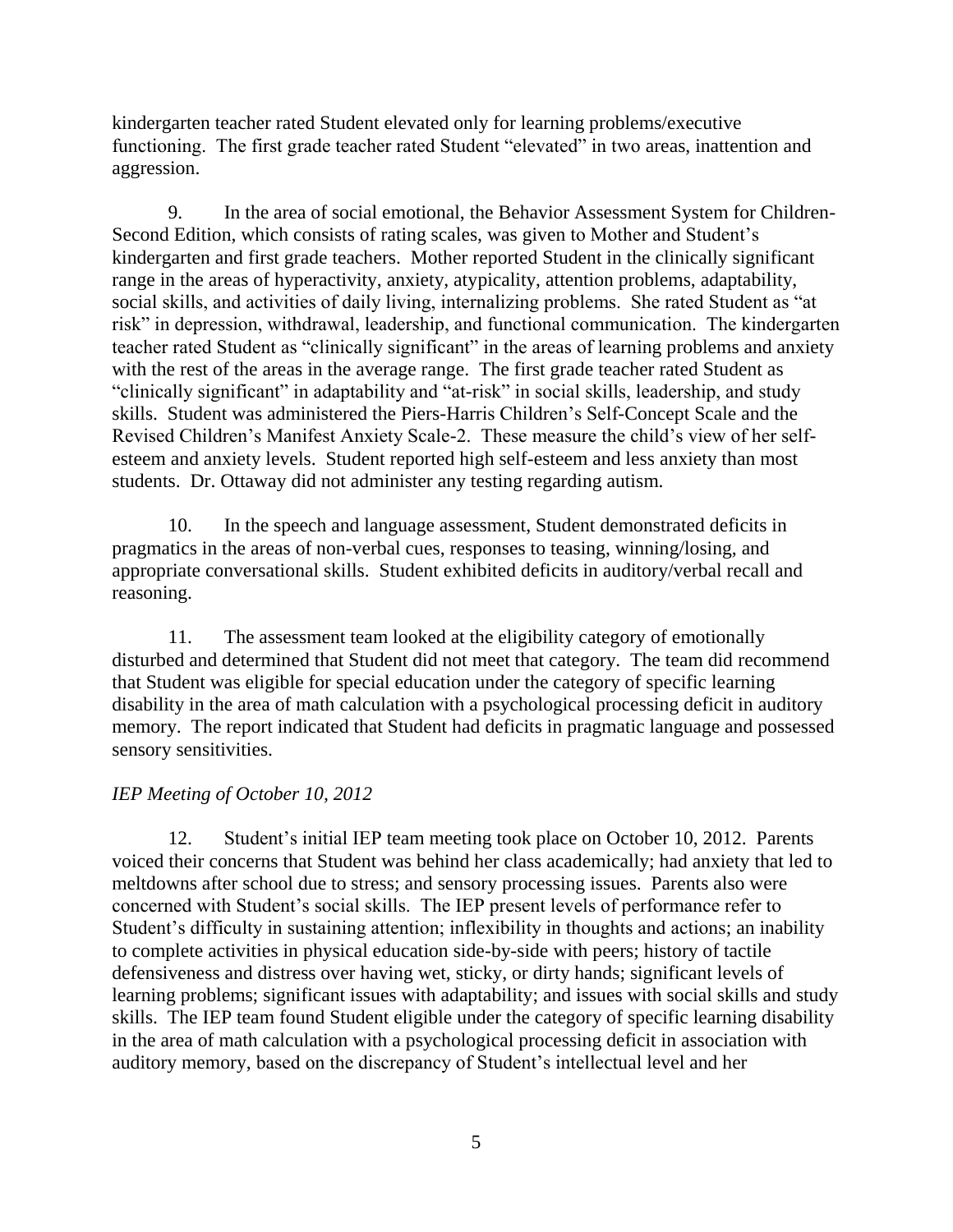achievement level. The team also found Student eligible under the secondary category of speech and language impairment in the areas of pragmatic language and auditory recall. Manhattan Beach's FAPE offer included language/speech services (one group session weekly for 39 minutes), group specialized academic instruction (four, 45 minute sessions per week), individual specialized academic instruction (one, 30 minute session per week), and counseling for her anxiety (two, 20 minute sessions per month). On October 15, 2012, Parents consented to the IEP. The IEP contained eight goals including two academic goals (phonemic awareness and numerical operations), two speech and language goals (pragmatics and auditory/verbal recall and reasoning), one counseling goal relating to anxiety, and three occupational therapy goals.

13. At an IEP team meeting on May 9, 2013, the team listed as concerns anxiety, which lessened as the year proceeded during changes to structure; self-esteem issues; and the need for additional academic support. It was noted in the IEP that social changes continued to overwhelm her. Because of continuing sensory issues, Student used sensory tools such as vests and lap pads, which helped her. Other needs noted were for help in understanding projects and staying on task. Student required assistance from the class instructional aides as opposed to peers to complete her class work.

### *Summer and Fall 2013*

 $\overline{a}$ 

14. During the summer following first grade, Student attended a 120-hour program at Lindamood Bell's reading program. Lindamood Bell is a private reading program utilizing various proprietary methodologies. Student showed progress by increasing her rate of reading from 8 words per minute to 24.

15. On August 12, 2013, Larry Yin, M.D., of Boone Fetter, did a follow-up evaluation. The evaluation was based on a medical examination and discussions with Parents. The report failed to mention any observations of Student's behavior during the visit to the clinic. Dr. Yin listed his diagnoses as generalized anxiety disorder of childhood; learning disability, somatosensory processing difficulties,<sup>6</sup> and difficulties with modulation of auditory and tactile input. Dr. Yin commented that Student had shown improvement with anxiety although she continued to struggle overall. Dr. Yin also noted, "Social anxiety with reluctance to go out into the public is a newer concern as well as a desire to stay at home." Thus, Student had failed to demonstrate progress in social situations. The follow-up report was submitted to Manhattan Beach.

<sup>&</sup>lt;sup>6</sup> Student exhibited sensitivity to light, noises, textures, and smells. Examples of her sensitivity to textures are her resistance to wearing socks and underwear, and having her hands wet.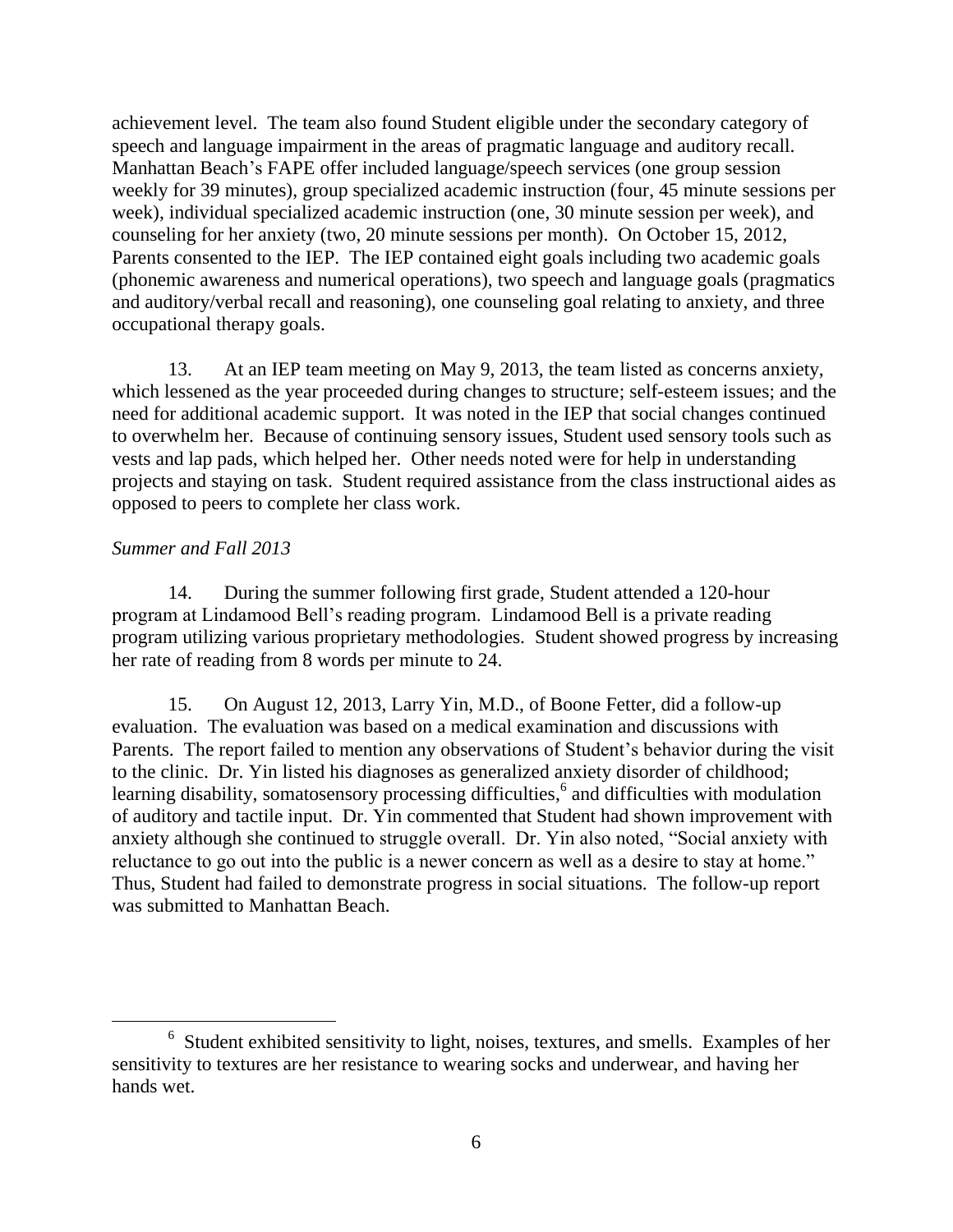16. Although Student continued to demonstrate progress on her goals, she continued to struggle with reading and socialization. She required to be frontloaded, or to be verbally prepared or prompted, to meet friends and to participate during recess. She did not expand her circle of friends and was rigid during play. She refused to participate in games and activities she did not prefer. Student's interests were limited to dragons and lizards. She required the use of a cushion and a band across her feet while sitting in class because of her sensory needs. She used a glove when working with materials such as glue and did not want to wear underwear or socks.

#### *September 30, 2013 IEP and November Report Card*

17. Student's annual IEP team meeting was held on September 30, 2013. In describing Student's disability, the IEP states: "[Student's] math calculation skills are low but she also struggles in other academic areas. [Student] gets overloaded sensorily which causes her anxiety. [Student] also has weaknesses in pragmatic language skills which may impact social relationships." Parents voiced concerns that Student was falling behind academically in reading and spelling and continued to exhibit anxiety when she could not keep up with her peers during lessons. Student's second grade teacher, Barbara Gregorio, reported that Student would become anxious and "check out" when she could not follow along with class work, especially in reading comprehension. Ms. Gregorio also noted that Student required adult support to follow directions, getting started with assignments, and in the areas of reading and written expression. Student was far below grade level in math fluency. Service providers reported that Student had met her annual goals from the preceding IEP.

18. The IEP team found Student again eligible for special education under the primary category of specific learning disorder and speech and language impaired as a secondary category. The IEP team approved goals in academics (reading, math reasoning, and writing), counseling (anxiety), occupational therapy (two goals), and speech and language in the areas of pragmatics and articulation. The offer of services included occupational therapy and consultation, language and speech (four, 30 minute sessions per week), individual counseling (two, 20 minutes sessions per month), and specialized academic instruction. The specialized academic instruction comprised four, sixty minute sessions per week in reading, five, 30 minute sessions per week in computer based reading instruction, and one, 30 minute session per week in math. Parents consented to the IEP, except for the counseling services, which they felt had not been effective.

19. Student's November 2013 report card showed that she was "meeting expectations" in math, listening, speaking, and social sciences; but she was marked as "insufficient progress-risk retention" in reading and writing.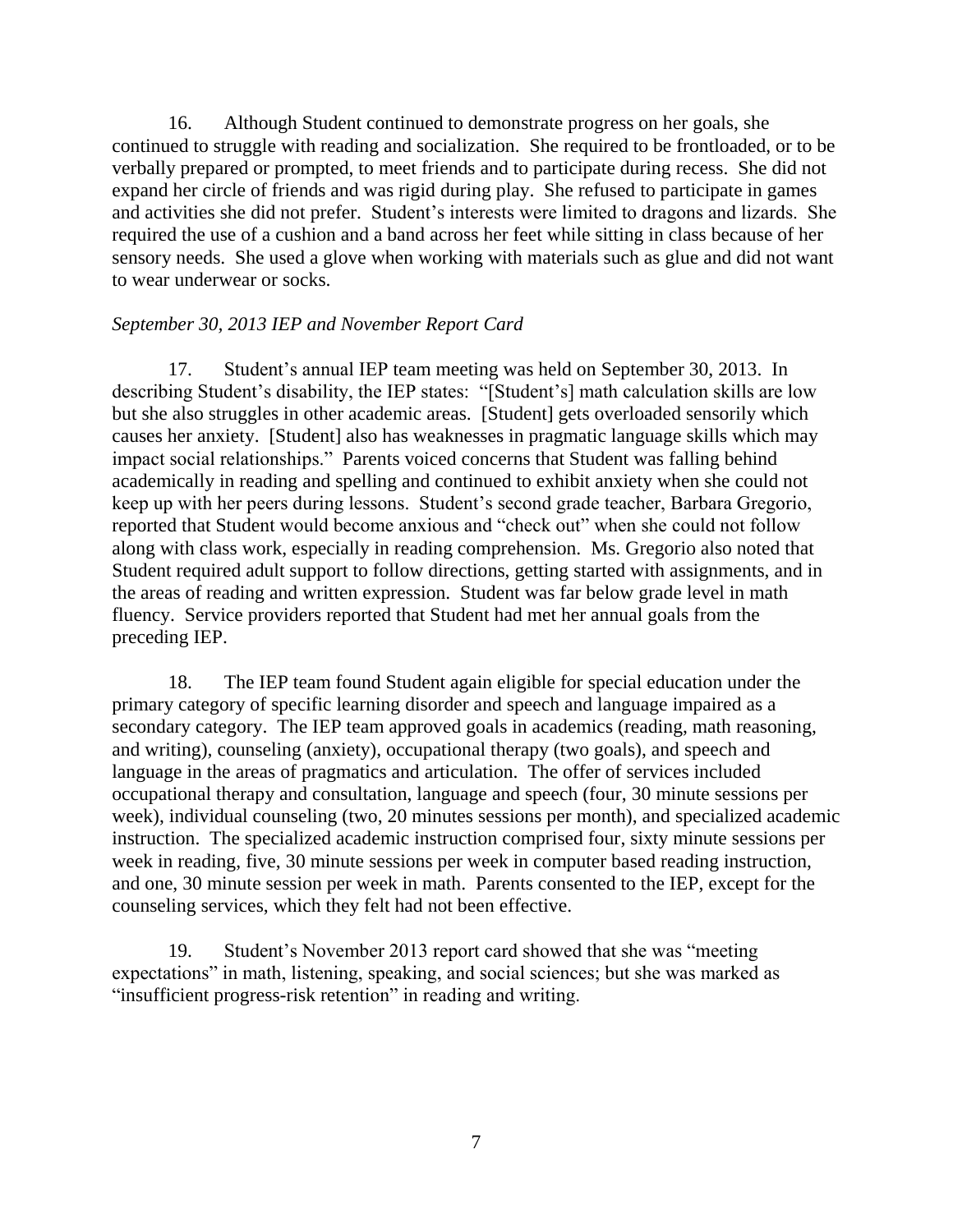## *Psycho-Educational Assessment by Dr. Chris Davidson*

20. Parents retained Dr. Chris Davidson, a licensed educational psychologist, for a psycho-educational assessment, to determine Student's current intellectual, educational, behavioral, language, and social skill levels. The assessment took place between November 16, and December 31, 2013. At the time of the assessment, Student was seven years eight months old. Dr. Davidson generated a detailed and exhaustive 227 page report. Dr. Davidson administered 12 standardized tests and two surveys to Student. She had 17 surveys or rating scales filled out by Parents, three surveys by Student's resource teacher Ms. Diamond, and five surveys filled out by her then current teacher Ms. Gregorio. Dr. Davidson conducted behavioral observations at Student's home and over a two hour school observation on December 11, 2013.

21. Dr. Davidson found that student's intellectual functioning was in the high average and average ranges except for processing speed, which registered in the low average range. Dr. Davidson found that Student displayed difficulty understanding and following directions, remembering information, paying attention, completing tasks, reading, poor reading comprehension, completing basic math facts and word problems, conveying thoughts on paper, spelling, and the act of writing. Student also had deficits in executive functioning in the areas of inattention, distractibility, recall, accuracy on tests, checking work, problemsolving, impulsivity, overreacting to small problems, unaware of how her behavior affects others, organization, and task completion. Student scored at the first grade between second to seven months level in the reading tests.

22. Student had trouble attending, tended to whine, complained or delayed when given non-preferred tasks which increase her anxiety; Student had trouble expanding her circle of friends, would play only in activities that she liked and dismissed the activities her friends wanted to engage in. When frustrated by her friends' choice of activity, Student was often rude to them. On the Connors Comprehensive Behavior Rating Scales, Student's mother and teacher rated her in the clinically significant range in the areas of emotional distress, upsetting thoughts, academic difficulties (math and language), and separation fears. Both rated Student as having significant levels of anxiety. She also demonstrated behaviors typical of Attention Deficit Hyperactivity Disorder-Inattentive Type, Generalized Anxiety, Separation Anxiety, and Obsessive/Compulsive Disorder.

23 In the area of autism, Dr. Davidson administered the following: Childhood Autism Rating Scales-Second Edition (CARS) to parents; Gilliam Autism Rating Scale-Second Edition to parents and Ms. Gregorio; Autism Screening Instrument for Educational Planning-Second Edition to parents; Gilliam Asperger's Disorder Scale to parents; and the Asperger Syndrome Diagnostic Scale to parents. The Gilliam is a screening test to identify children with behaviors indicative of autism. Parents rated Student with a possibility of autism, while the teacher scored her in the upper limits of unlikely. The Autism Screening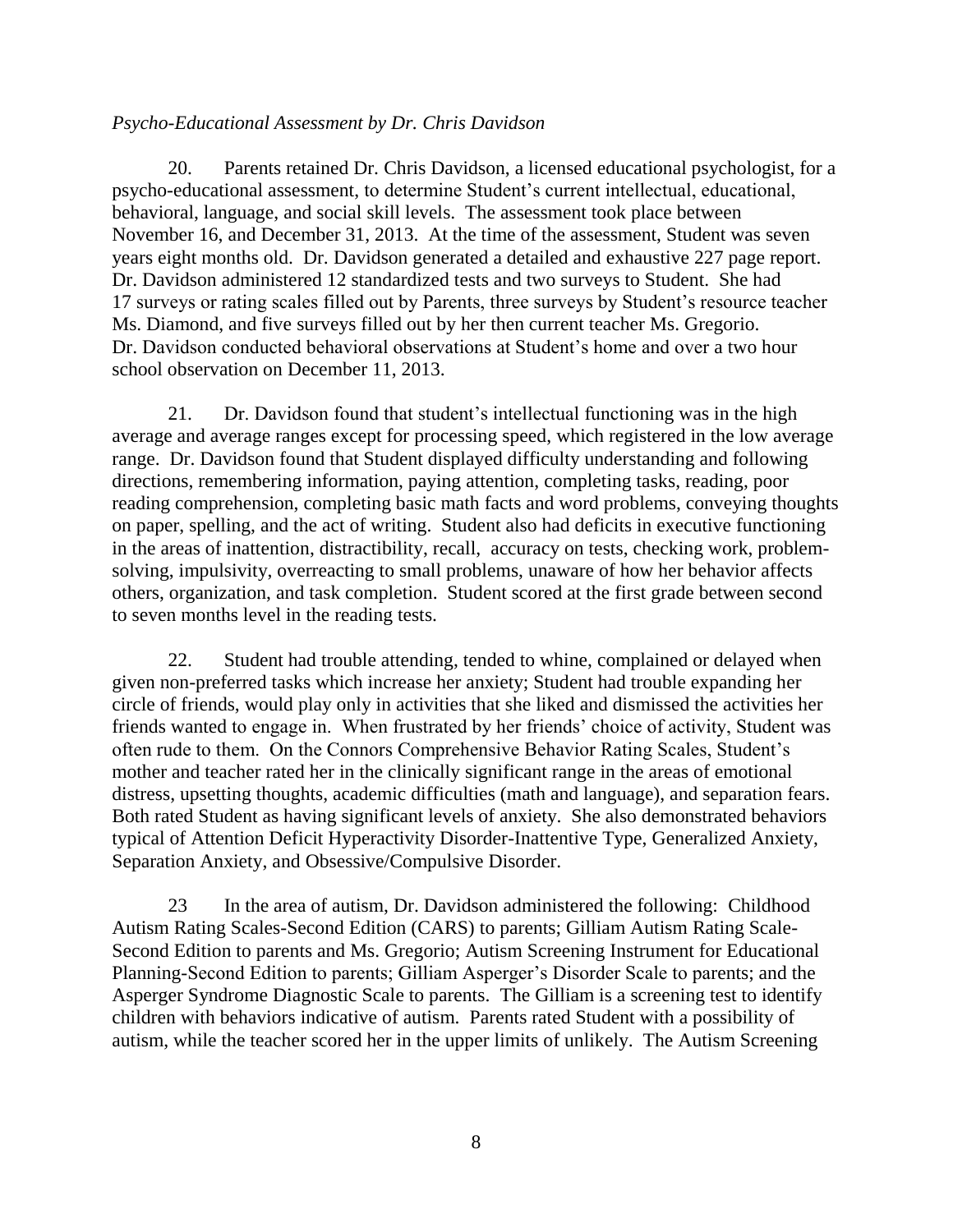Instrument had Student in the borderline range. On the CARS, Student was rated "mildly autistic." The Gilliam Asperger's scored Student as borderline while the Asperger Syndrome Diagnostic Scale had her in the likely area. Dr. Davidson also administered the ADOS, which is a semi-structured evaluation of communication, social interaction, and play or imaginative use of materials for those suspected of having autism. On the ADOS, Student had a total score of 14, which indicated autism.<sup>7</sup> Dr. Davidson observed Student exhibit poorly modulated eye contact, little reciprocal conversation, minimal understanding of others' emotions, lack of expressing interest in the examiner's thoughts and feelings, little concern for the examiner paying attention to her, unusual sensory seeking behaviors, difficulty sitting still, and mild signs of anxiety and self-consciousness.

24. Dr. Davidson found that Student met the Diagnostic Statistical Manual IV Edition TR definition of Autistic Disorder. She also found that Student met special education eligibility under the categories of (1) specific learning disability due to a significant discrepancy between Student's high average intellectual ability and academic areas of reading, math, oral expression, and written language and expression; (2) autistic-like behaviors based on her inability to use oral language for appropriate communication, history of extreme withdrawal or relating to people inappropriately and continued impairment in social interactions from infancy through early childhood; an obsession to maintain sameness, extreme occupation with objects or inappropriate use of objects or both, extreme resistance to controls, displays peculiar motoric mannerisms and motility patterns, and self-stimulating behaviors; and (3) other health impaired based on the results of teacher and parental rating scales and a October 2013 diagnosis, by Dr. Denise McDermott, a psychiatrist, that Student had attention deficit disorder. Dr. Davison also found that Student met the eligibility requirements of autistic-like behaviors<sup>8</sup> by her inability to use oral language for appropriate communication, her history of extreme withdrawal and continued impairment in social interactions since infancy through childhood, an obsession to maintain sameness, extreme preoccupation with objects, extreme resistance to controls, her display of peculiar motoric mannerisms and motility patterns (clumsy and uncoordinated, preferring clothes of certain fabrics, covering ears at many sounds, restricted diet, and difficulties with handwriting and other fine motor skills), and self-stimulative, ritualistic behaviors (obsession with objects and obsessive interest in a narrow subject, being upset in changes in routine, and attempts to impose narrow interests on others).

 $\frac{7}{1}$  ADOS scores at 9 and above are within the autism classification.

<sup>8</sup> The eligibility category of 'autistic-like behavior' changed to 'autism' effective July 1, 2015. (Cal. Code Regs., tit. 5, § 3030, subd. (b)(1), former Cal. Code Regs., tit. 5, § 3030, subd. (g).) However for IEP's and at IEP team meetings after July 1, 2014, Dr. Davidson and the IEP team still used the prior eligibility category name in its discussion and on the IEP document.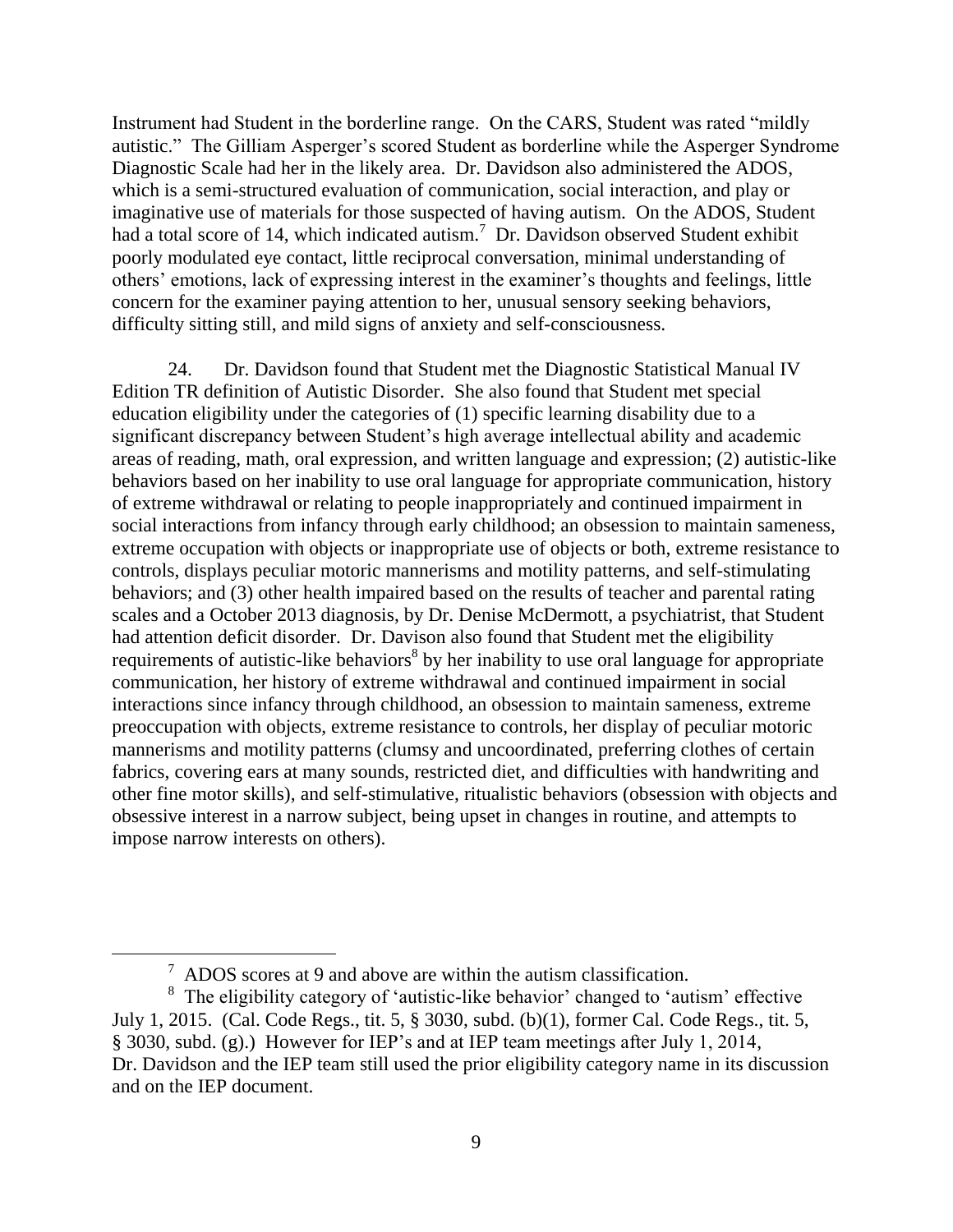25. Dr. Davidson recommended that the IEP team find Student's primary eligibility be specific learning disability and secondary eligibilities be autistic-like behaviors and other health impaired.

# *March 12 and 28, 2014 IEP Team Meetings*

26. The IEP team reconvened on March 12, 2014, and March 28, 2014, to review Dr. Davidson's evaluation. Dr. Davidson presented her findings. Student's teacher reported that she continued to have difficulties expanding her base of friends, often became frustrated with friends resulting in Student yelling at them, continued trouble staying organized, and struggling to wait her turn. Parents reported Student still was sad and uncomfortable on the playground.

27. The team discussed eligibility categories. Parents requested that autistic-like behaviors be added to Student's eligibility, per Dr. Davidson's evaluation. The Manhattan Beach team instead found specific learning disability and speech and language impairment as driving Student's educational needs. The Manhattan Beach team members rejected autisticlike behaviors as an eligibility category due to the different ADOS results by Boone Fetter and Dr. Davidson, which were one year apart. The team added to Student's IEP speech and language consultation for one, 30 minute session per month to support social skills working with Student's teacher and the services of a group instructional aide to assist in academics. Parents did not consent to the IEP, but agreed to partial implementation of the IEP.

# *Initial Evaluation by First Steps and Autism Partnership Social Skills Program*

28. In July 2014, Parents obtained an evaluation from First Steps, a non-public agency providing behavioral interventions. The evaluation was conducted by Kristen Carmi, the regional clinic director.<sup>9</sup> Parents referred Student for evaluation to address deficits in communication and socialization. Ms. Carmi's evaluation included a review of the Dr. Davidson assessment report, the March 28, 2014 IEP document, parental interview, a 90 minute home observation, a 75 minute observation in Student's class, an observation of Student at Lindamood-Bell, and a behavioral analysis.

29. Ms. Carmi found Student's verbal behavior and play skills, within her areas of interest, "sophisticated." But, Student did not possess the skills to engage in reciprocal conversation and play, as she preferred to dominate play and conversation with her own

 $9$  Ms. Carmi has a B.S. and M.A. in psychology. She received her Board Certified Behavior Analyst in 2007. She has provided applied behavior analysis services to children since 2001. She has worked at First Steps since 2007 as a program director (2007-2012) and since 2012 as regional clinic director.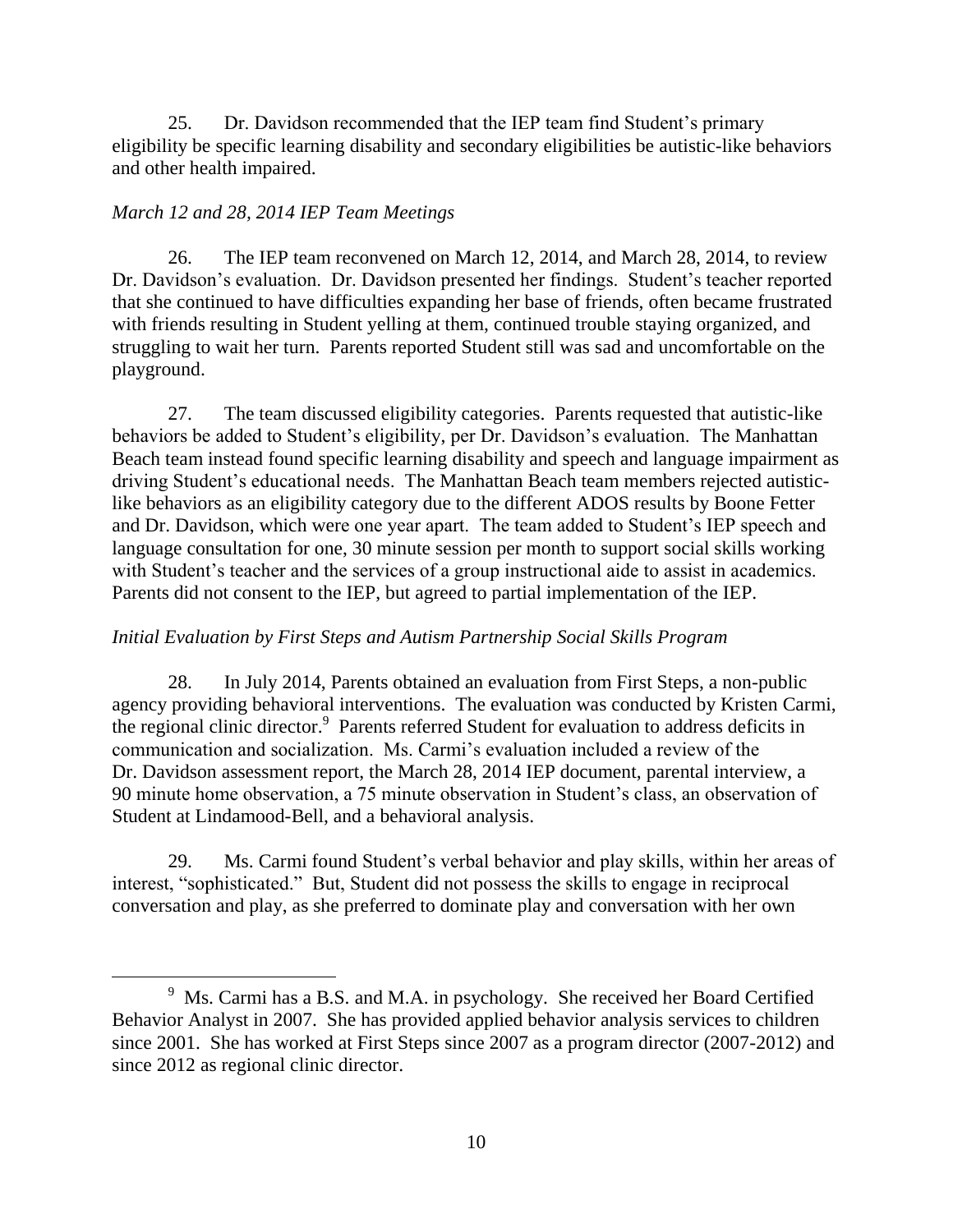interests. This resulted in impaired social relations. She displayed rigid obsessive behaviors and non-compliance. These deficits affected Student's ability to function independently and assessing social reinforcement for continued learning. Ms. Carmi concluded that Student's delays and difficulties were consistent with a diagnosis of autism spectrum disorder. Ms. Carmi recommended intensive applied behavior analysis program both at home (10 to 15 hours) and school.

30. On April 29, 2014, Student entered a small group social skills group for two hours per week, by Autism Partnership. The group comprised six to eight girls in Student's age range who had been diagnosed with autism. In a report dated October 2014, Autism Partnership noted that Student's deficits included non-compliance, outbursts, behavioral rigidity, related obsessive behaviors (like insisting on only wearing specific clothing, refusing to wear underwear), severe phobias, difficulty in forming relationships, and showing interest in activities that were more childlike than typical of same-aged peers. Autism Partnership created a treatment plan that included goals in the areas of emotional regulation, increased tolerance/flexibility; social interaction; and social communication.

## *Fall 2014*

 $\overline{a}$ 

31. For the 2014-2015 school year, Student entered the Manhattan Beach third grade class of Karen Yates. Ms. Yates noted, in her October 20, 2014 report that Student was unsure of herself, frequently asked questions, appeared anxious as to what others said, and needed guidance in social situations with peers. Student's deficits negatively impacted her ability to work independently. Student was making progress academically except for writing and spelling where she needed extra support. Student experienced a difficult time when schedules changed. Student required guidance in social situations in finding friends and making friends. She would wear the same jacket no matter the weather. The first trimester report card showed Student meeting expectations in reading, listening, speaking, math, and science. Student was below expectations in writing.

32. Coquette McShane, a teacher support assistant (group instructional assistant) with no behavior support training, was assigned to Student and another student as an instructional aide starting in the beginning of the  $2014-2015$  school year.<sup>10</sup> Student required "quite a bit of academic support" in math and writing. She needed to have material re-taught and reviewed on a step-by-step basis. Student was inflexible in her thinking. Ms. McShane would frontload information to Student as to the calendar each morning and before activities as well offering encouragement to her. For example, before each recess, Ms. McShane would discuss with Student whom she should play with and how she should approach that

<sup>&</sup>lt;sup>10</sup> Ms. McShane has a B.A. in English and has been a teacher support assistant or instructional aide at Manhattan Beach for 14 years.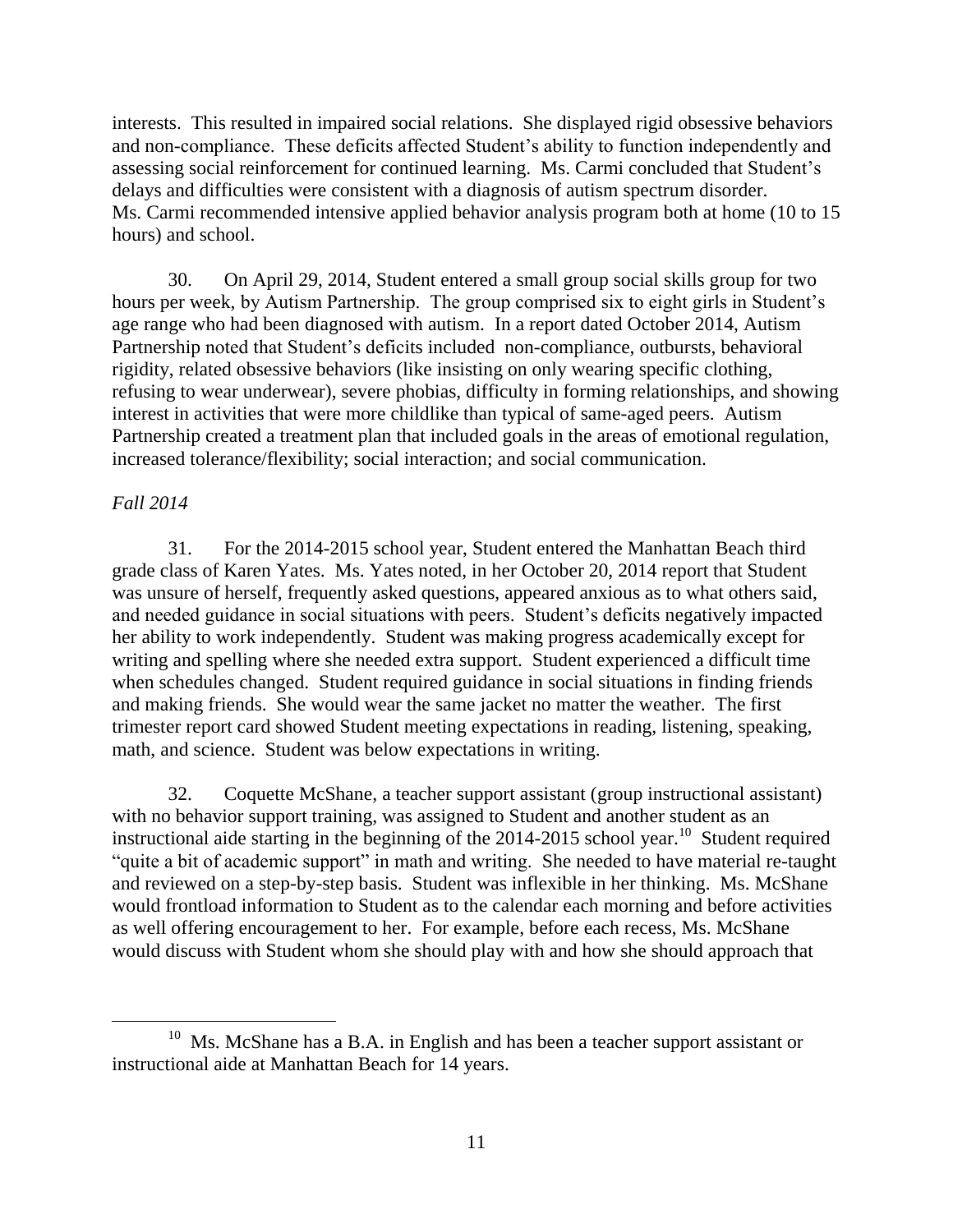person as well as what to say. She would then accompany Student to prompt her as to approaching the peer. Ms. McShane did not take any data as to Student's behaviors and social interactions. In May 2015, Karen Jensen, another teacher support assistant, replaced Ms. McShane on the playground. Ms. Jensen also had no behavioral training. Wendy Cheng, a behavior specialist with Manhattan Beach, requested that she keep data only during morning and lunch recesses as to her observations of Student on the playground.<sup>11</sup> Ms. Cheng instructed her on how to fill in a form that was to act as a data sheet. The data sheet lacked any real measurement as to the quality of Student's social interactions.

## *Triennial Assessment*

33. In Fall 2014, Manhattan Beach conducted an assessment as part of Student's triennial assessment. Student's assessment team was identical to the initial assessment team except for Lynn Johnson, a resource specialist, in lieu of Ms. Diamond. When Dr. Ottaway would escort Student from her class to the examining room, Student would walk faster past each of the classroom doors they passed. She was hypersensitive to noise outside the room, which also seemed to distract her. Student admitted that she could not tell time. She asked the examiner to remove a picture of a brain as it bothered her. Student tested in the average range overall cognitively. Her overall auditory processing skills were average. She functioned in the average range on tests of written expression, reading, and in math, although her math calculation was in the low average range. The assessment team noted that there no longer was a discrepancy between Student's cognitive scores and her performance in any area of academic functioning, which no longer made her eligible for special education under the category of specific learning disability.

34. On the speech and language assessment by Ms. Morales, Student demonstrated appropriate receptive and expressive language skills. Ms. Morales administered three standardized tests, which included the Clinical Evaluation of Language-Fourth Edition and Social Language Development Test-Elementary. Ms. Morales found that Student had speech and language deficits in (a) pragmatics: interpretations of/productive uses of non-verbal cues, identifying/responding to more subtle examples of sarcasm/teasing/conflict, responses to winning/losing, appropriate conversation skills, flexible thinking/behavior in social situations, and (b) articulation for "th" sound. She recommended that Student receive speech and language sessions once per week for 30 minutes.

35. In the area of autism, Dr. Ottaway utilized a single measure, the Gilliam Autism Rating Scale-3 (GARS), which is a survey administered to Mother and Ms. Yates, Student's third grade teacher. The GARS is designed to determine if autistic-like behaviors had been observed. Both raters scored Student in "very likely probability of having autism."

<sup>&</sup>lt;sup>11</sup> Ms. Jensen did not observe Student during lunch where a lot of social interaction occurred.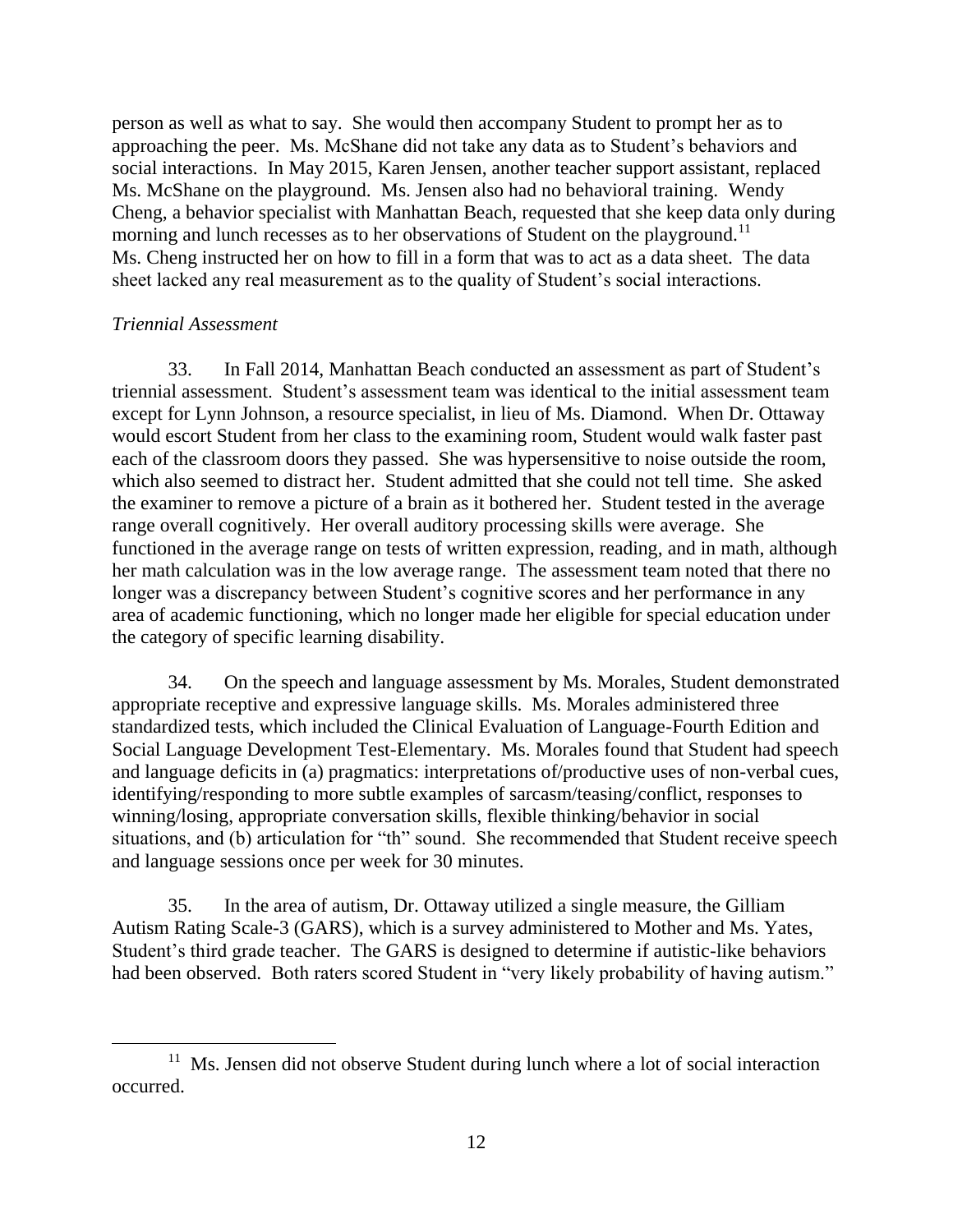Both Mother and Ms. Yates rated Student as similar to someone with autism in the areas of social communication, emotional responses, cognitive style, and maladaptive speech. Both raters found that Student repeated words or phrases, repeated words out of context, spoke with a flat tone or affect, did not initiate conversations, paid little attention to what peers are doing, failed to predict probable consequences, required an excessive amount of reassurance if things are changed or go wrong, and became upset at changes in routine. Mother also reported autistic-like behaviors at home in the areas of restricted/repetitive behaviors and social interaction, while Ms. Yates did not observe such behaviors at school.

36. Two rating scales were administered to Student in the area of anxiety and selfconcept. Student rated herself as being satisfied with her social functioning, above average range in happiness and satisfaction, and in the average range in anxiety. On the Revised Children's Manifest Anxiety Scale-2, Student rated her anxiety within normal limits.

37. Dr. Ottaway, in her report, analyzed whether Student met eligibility for special education in the area of "emotionally disturbed." She found that Student did not meet this category. She found that Student met the eligibility category of other health impaired due to a medical diagnosis of Generalized Anxiety Disorder (the Boone Fetter evaluation). Dr. Ottaway also found that Student was eligible "secondarily" under speech and language impairment and autistic-like behaviors, due to difficulties with social communication, maladaptive speech, and emotional responses. She concluded that Student's anxiety "appears to account for most of her difficulties that may be otherwise associated with autistic-like behaviors."

38. Helena Johnson, Ph.D., was retained by Parents to conduct a psycho-education evaluation and to review Manhattan Beach's 2014 triennial assessment.<sup>12</sup> Dr. Johnson noted that the Manhattan Beach assessment listed severe symptoms of autism such as rigid thinking, inconsistency in applying pragmatic skills in social situations, overreactions to incidents, difficulty working independently, being upset when asked to perform nonpreferred tasks, requiring guidance in social situations and in making-friends, anxiety when changing routines, being unsure of herself, wanting things to be correct, and various sensory issues. Dr. Ottaway had administered the GARS and the Behavior Assessment System, Second Edition, which are screening measures for autism. Dr. Johnson opined that best

 $12$  Dr. Johnson has a B.A. and M.A. in psychology and a Ph.D. in clinical psychology with an emphasis on child and family. She worked as a therapist and later director at Anxiety Disorders Clinic of the University of Nebraska-Lincoln from 2001 through 2004. She has been a clinical therapist in private practice since 2007. Additionally, she has served since 2009 as a psychologist/consultant for the University of California, Irvine in the treatment of autism. Since 2012, she has been a consultant for the Lynwood Unified School District special education department. She has co-authored three manuscripts and made six presentations in the areas of social phobia and anxiety in children.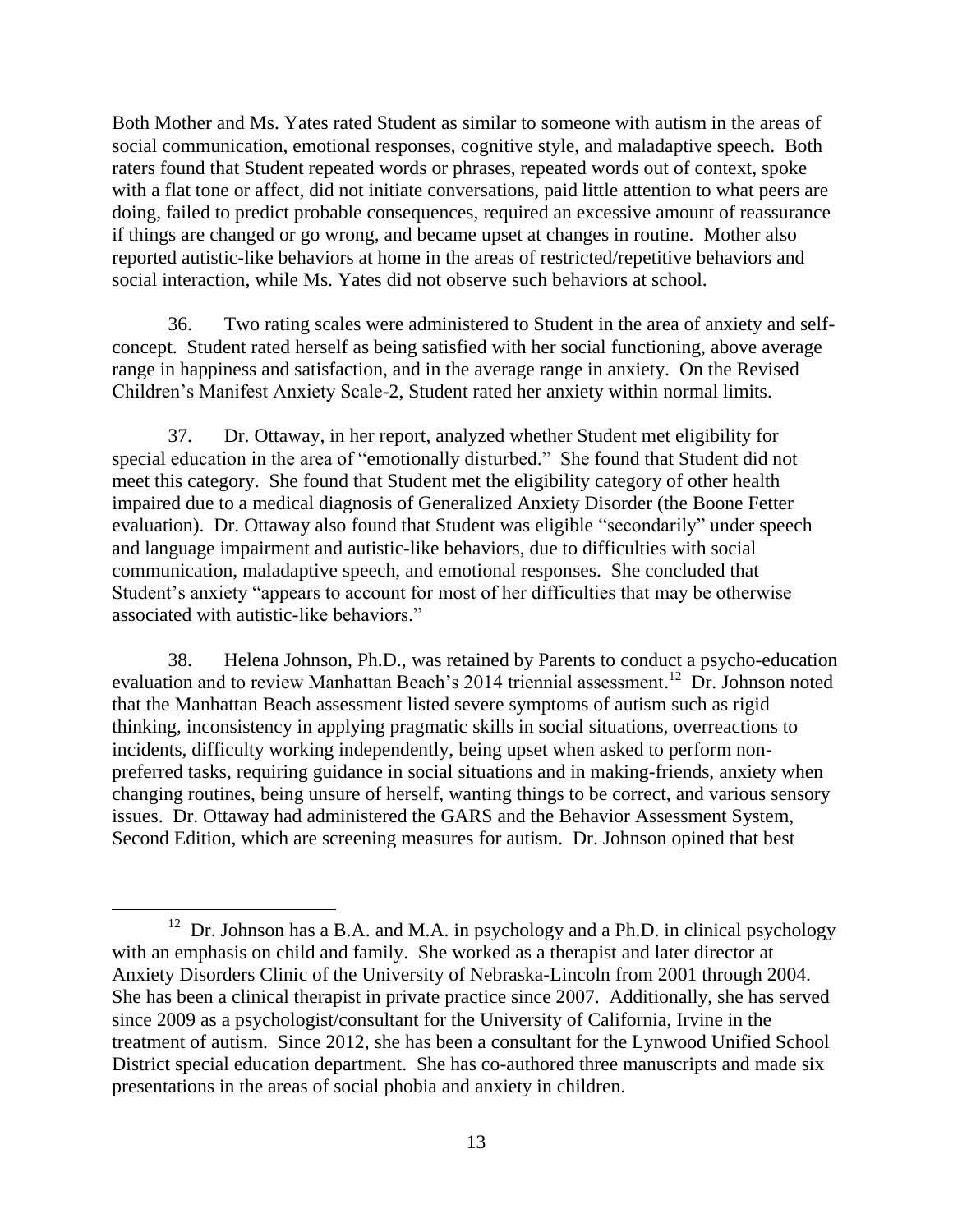practices require the administration of the ADOS to confirm whether Student is autistic and the severity of her autism. Dr. Ottaway failed to do so. Taking into account that both Mother and teacher rated Student on the GARS as "likely probability of autism," that there was a discrepancy between the diagnoses of Boone Fetter and Dr. Davidson, and that Student had long demonstrated autistic type symptoms, best practices required that the ADOS be administered. Dr. Ottaway failed to analyze the effects of Student's autism on her both from a behavioral and social view and how it affected her learning. Thus, the Manhattan Beach psycho-education assessment was not appropriate. The ALJ found Dr. Johnson to be extremely knowledgeable and persuasive based upon her expertise in both anxiety and autism.

#### *December 10, 2014 IEP Meeting*

39. Student's IEP team met on December 10, 2014, to review Manhattan Beach's triennial assessments and to conduct her annual IEP. In addition to the Manhattan Beach assessment team, Student's parents attended with Ms. Carmi and Andi Waks of Autism Partnership.<sup>13</sup> Attorneys for Manhattan Beach and Student also attended. Dr. Ottaway reviewed her assessment, findings, and recommendations. The team determined Student's areas of need as math, socialization, language, conventions, writing, anxiety/problem solving, pragmatics, and sensory processing. Parents and Manhattan Beach disagreed whether Student met her annual goals.

40. The team discussed eligibility categories. Manhattan Beach team members felt that Student met the primary category of other health impaired due to the Boone Fetter medical diagnosis of Generalized Anxiety Disorder. The team also examined whether Student would be eligible under the category of emotional disturbance and felt that Student did not meet that category. Manhattan Beach members felt that Student's anxiety accounted "for most of her difficulties that may be otherwise associated with autistic-like behaviors." Parents requested that Student be found eligible under autistic-like behaviors. Manhattan Beach team members noted that Student displayed anxiety in social interactions, deficits in perspective taking, difficulty during changes in routines, not knowing what to do, wanting things to be correct, and sensory issues. Parents argued that these behaviors were typical of children with autism. Ms. Waks shared her opinion that Student's anxiety was an underlying issue of her autism, and she noted that treatment for anxiety differs from treatment for autism, which requires behavior intervention services by an Applied Behavior Analysis

<sup>&</sup>lt;sup>13</sup> Ms. Waks was a Site Director at Autism Partnership Seal Beach office since 2013. She has been Director of Client Services at Autism Partnership from 1999-2013. Ms. Waks has a B.A. in communication studies, and a M.A. in psychology. She previously worked as a behavior therapist working with individuals with autism.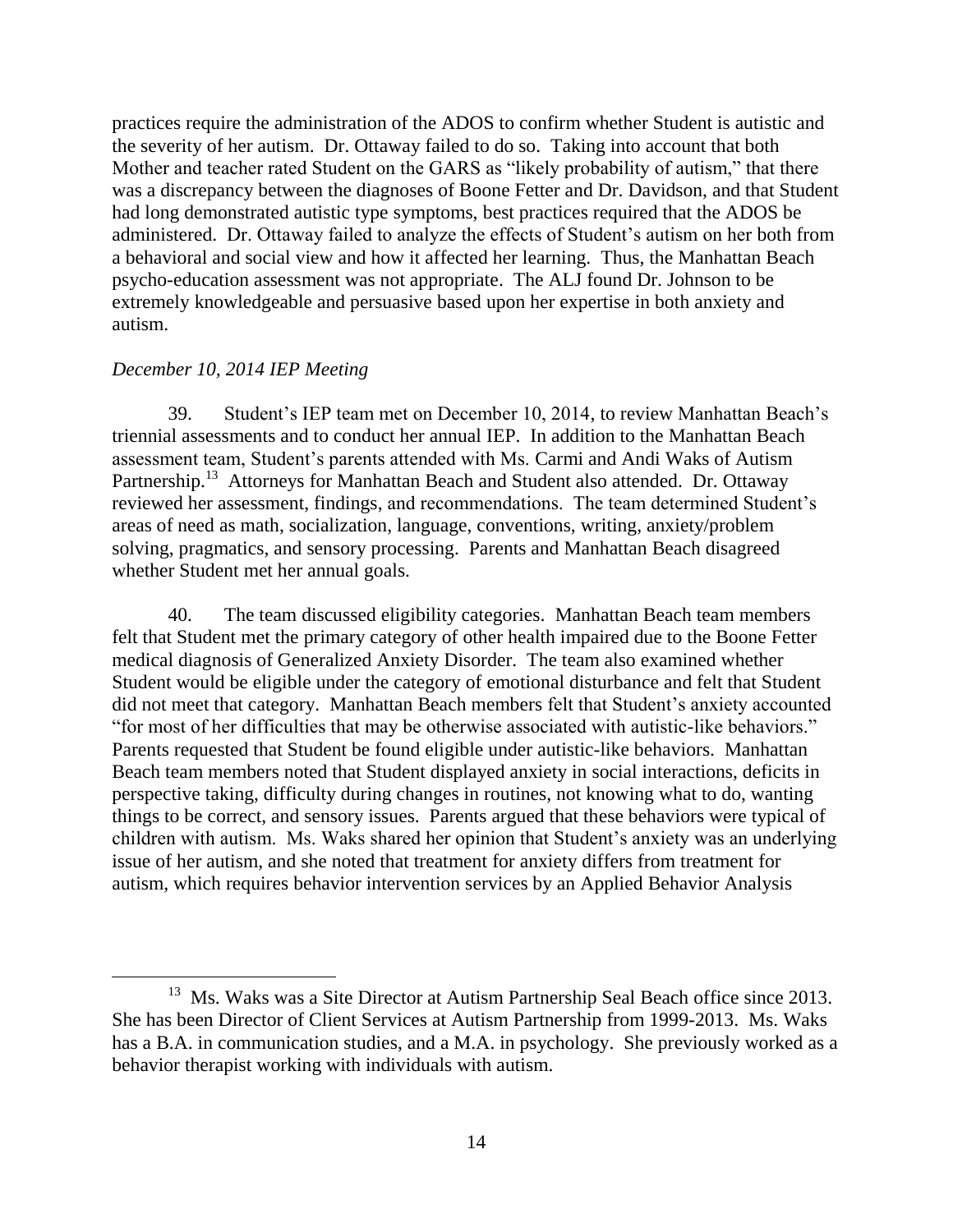trained aide. Parents requested that Student be found eligible under the category of autisticlike behaviors based on her medical diagnosis of autism by her physician, the opinions of her service providers, First Step, and Autism Partnership, and the Davidson 2013 assessment. At the request of Manhattan Beach counsel, the IEP team took a break. Upon return, Manhattan Beach members agreed to add autistic-like behaviors as a secondary eligibility category.

41. Manhattan Beach members adopted nine goals in the areas of language, written language, numbers and operations, telling time, task independence, socialization (involving unfamiliar situations), articulation, fine motor/written output, and counseling (problem solving). No goals were adopted relating to behavior. Ms. Cheng noted that Student exhibited repetitive behaviors, limited interests, inflexibility, and needed to learn to expand her circle of friends. Ms. Cheng stated that in forming goals it is important to look to the child's behaviors to target intervention to correct those behaviors. Ms. Cheng admitted that the IEP team did not have a behavior goal as Student's needs were being addressed by others goals. The only two goals that partly addressed Student's behaviors were the counseling goal and academic goal six. The counseling goal involved distressing situations. The baseline acknowledged that Student did not report significant anxiety. The sole counseling goal listed as a baseline, "[Student's] distress impacts her both academically and socially," and that Student "asks lots of questions and requires guidance." The annual goal was that Student, in a counseling setting, will come up with situations that could be distressing or nonpreferred, and then problem solve the situation giving three solutions and state five ways to decrease her negative state, with 80 percent accuracy in three out of four sessions. Academic goal six involved socialization related to novel and unstructured situations such as a rainy day schedule, friends absent, or change of play area. No data or other measureable baseline was stated as the goal merely states that Student required prompting and feedback/assurance from an adult before moving forward. As in the baseline in the counseling goal, there were no measureable means of determining Student's progress. The annual goal for academic goal six is when Student was presented with a novel, unstructured situation: she will require no more than one prompt and no assurance to join peers in four out of five situations.

42. Manhattan Beach's offer of FAPE was specialized academic instruction twice weekly in math and writing; assignment of a group teacher instructional aide (Ms. McShane); group speech and language therapy for one session of 30 minutes per week; occupational therapy and consultation, and; counseling one, 20 minute session per week. Parents did not consent to the IEP because the services were not sufficient to meet Student's needs, although they did consent to the implementation of the goals and services, except for counseling.

43. Dr. Johnson opined as to the adequacy of the December 10, 2014 IEP and noted that at the time of the IEP team meeting Student's deficits included significant delays in pragmatic communication, social skills, and restricted patterns of interest/behavioral inflexibility, including play skills deficits, joint attention, imitation and observational learning, social reciprocity, restrictive interests, and repetitive behaviors. Dr. Johnson noted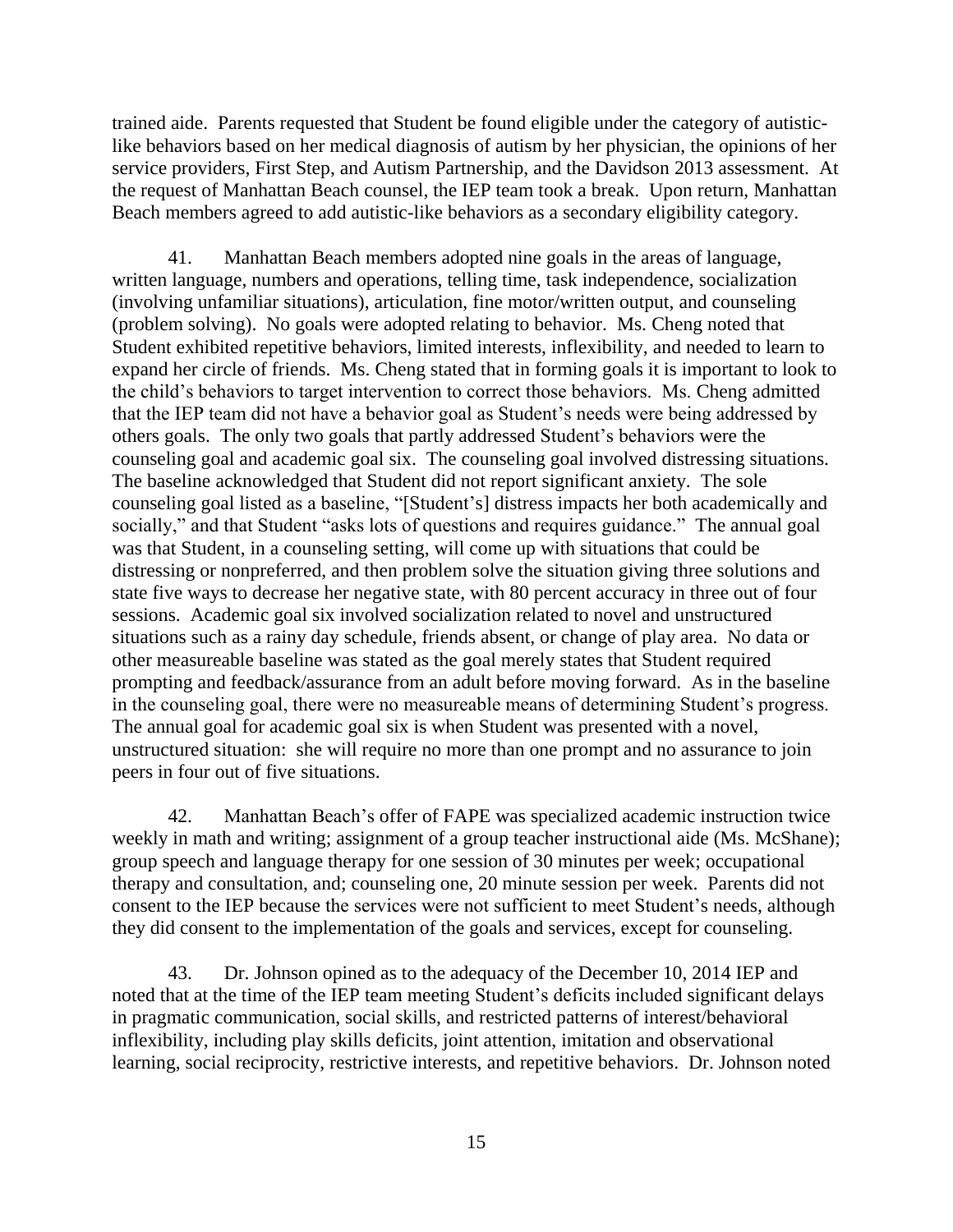that Student presented as a child with a "severe disability." Because of Student's behavioral and social deficits, Dr. Johnson concluded Student required individual and small group social skills and behavioral interventions using applied behavioral analysis in the areas of social interaction (initiation and response, social awareness, friendship-making, and keeping friends), social communication skills, flexibility and frustration tolerance, executive functioning, and motivation toward goals. Dr. Johnson also opined that the IEP needed to set forth goals in these same areas.

44. Both Ms. Carmi and Ms. Waks also opined that, based on Student's needs caused by her autism, she required the services of an ABA aide at school to work on problematic behaviors that would teach her skills which then could be generalized. Ms. Carmi noted that frontloading, as was being done, was not appropriate as it created dependency instead of independence.

## *Dr. Johnson's Evaluation*

45. Dr. Johnson conducted a psychological evaluation of Student at the request of Parents, from January 16, to February 16, 2015, which led to a written report dated March 9, 2015. Dr. Johnson's evaluation included a record review, parental interview, school observations on January 23, and 28, 2015, for a total of 90 minutes, an interview with Student, and the administration of eight standardized tests, including two surveys given to the Parents and Student's teachers. Student scored in the average range overall in cognitive functioning but low average in the areas of verbal comprehension, fluid reasoning, and processing speed. On the Wechsler Individual Achievement Test-Third Edition, Student scored in the average range overall, but she scored below average in the areas of numerical operations and oral expression. In adaptive functioning, the Vineland Adaptive Behavior Scales-Second Edition was administered to Parents. Student, who was then eight years 10 months old, scored in the third percentile for communication, first percentile for daily living skills, and less than the first percentile in socialization. In socialization, Student scored interpersonal relations with an age equivalent of 16 months, play and leisure time at two years two months, and coping skills at 10 months. On the Social Responsiveness Scale-Second Edition, Parents scored Student as clinically significant with severe deficits in all areas of communication and responsiveness; and Student's ABA therapist and teacher scored her with mild to severe deficits in all areas, with severe deficits due to restricted interests and repetitive behaviors. In executive functioning, Ms. Johnson, the resource teacher, scored Student in the normal range while her teacher, Ms. Yates, rated her executive functioning at school in the clinically significant range in behavioral regulation. Specifically as to autism, Dr. Johnson administered the Autism Diagnostic Interview-Revised, ADOS, and the Autism Diagnostic Observation Schedule-Second Edition. Dr. Johnson concluded that Student presented a primary diagnosis of autism spectrum disorder based on significant deficits in pragmatic communication, social skills, and restricted patterns of interest and behavioral inflexibility, which was rated as a substantial disability.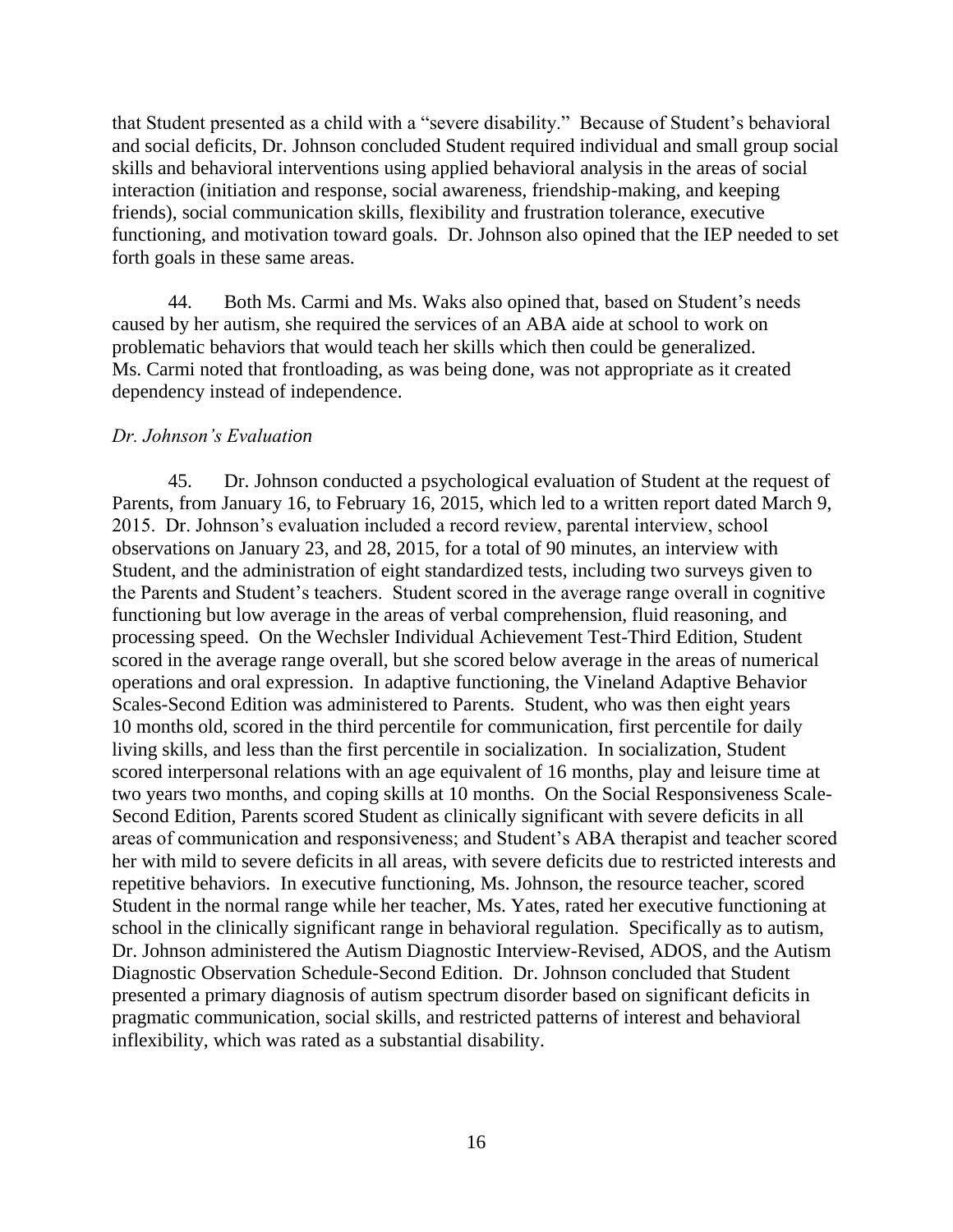46. Dr. Johnson opined that Student required individual and small group social skills and behavioral intervention services, with behavior intervention in the school setting, as it was critical for Student to generalize skills learned in the one-to-one and small group settings. She recommended that intensive behavior intervention, such as ABA, be utilized at school in the areas of social-awareness, social communication, flexibility and frustration tolerance, executive functioning, and motivation. Dr. Johnson also recommended that the IEP team find Student's primary eligibility be consistent with Student's diagnosis of Autism Spectrum Disorder with a secondary eligibility under Speech and Language Impairment due to Student's autism-related weakness in social communication. Dr. Johnson also recommended that the IEP team adopt goals in the areas of social initiation and response, reciprocal conversation, behavioral flexibility, and executive functioning (relating to teacher's instructions, retaining multiple pieces of information, emotional control, and coping with her pace, reviewing her work).

#### *April 2, 2015 IEP*

47. On April 2, 2015, the IEP team reconvened to review Dr. Johnson's evaluation. Manhattan Beach personnel stated that Student had made steady progress and appeared less rigid, more easily followed instructions, was more socially engaged, more engaged with peers in group settings, and frequently participated in class. They noted that Student responded well to frontloading, which was done as part of Student's schedule every day. Ms. Cheng stated that Student required a lot of prompting to meet up with peers and, if not prompted, Student would be alone. Parents disagreed that Student had made progress socially and behaviorally. They pointed to several occasions where Student had meltdowns or protested. Parents spoke of a history of trouble with friends, including reports that Student was bullying her friends when they did not want to do what she desired. After Dr. Johnson presented her findings, the Manhattan Beach team members admitted that Student had demonstrated inconsistency in applying social skills across school settings. Dr. Johnson recommended that Student receive an ABA aide, adoption of a Behavior Support Plan, and adoption of goals in the areas of social initiation and response, reciprocal conversation, behavior flexibility, executive functioning skills, and expressive language skills. Manhattan Beach members added behavior consultations by the Manhattan Beach behavior expert Ms. Cheng for two hours monthly; intervention collaboration with Student's teacher up to 50 minutes monthly; and drafted a proposed goal to increase Student's socialization in the areas of friendship building/social reciprocity. Parents did not consent to the Manhattan Beach's offer because they did not think the offered services were sufficient to meet Student's needs. Parents asked that Student be provided an ABA-trained aide with "sufficient" supervision, and that Student no longer be eligible as a child with an anxiety disorder. They requested that Student be found eligible under the primary category of autism. Manhattan Beach team members denied Parents' requests.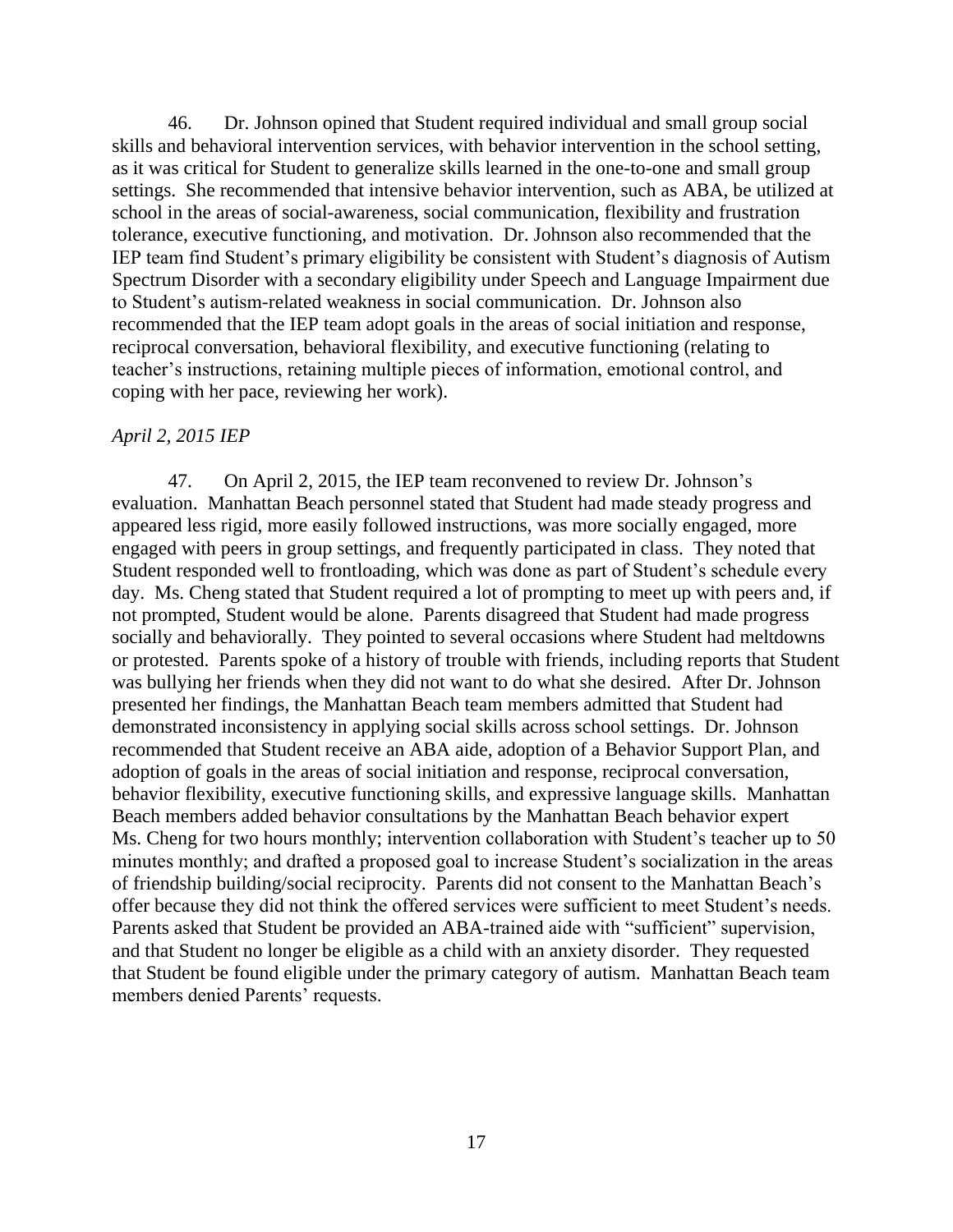#### *June 6, 2015 Fourth Grade Transition Meeting*

48. On June 16, 2015, Parents attended a meeting regarding Student's transition to the fourth grade. Also attending was Ms. Johnson, Ms. Yates, and Student's designated fourth grade teacher. Ms. Johnson prepared notes for the meeting as to how Student was then performing. Ms. Johnson indicated that Student continued to require frontloading her schedule for changes in routine, continued to be rigid on the school yard when not wanting to play what peers wanted to play, sensitive to noise if "not regulated," and continued to have sensitivity to texture and touch to the degree that she had gloves available when she worked with clay, paint, and glue. It was noted that Student continued to require being frontloaded at recess as to who she should play with and what to do during recess and lunch. This demonstrated that Student's needs continued at the same level behaviorally and socially as in the prior two years.

#### *Costs Incurred by Parents*

49. Parents provided invoices and proof of payment that Autism Partnership provided the social skills group therapy on 27 occasions following the December 10, 2014 IEP meeting. Parents incurred a total of \$4,190.00 in expenses.<sup>14</sup>

#### LEGAL CONCLUSIONS

#### *Introduction: Legal Framework under the IDEA*<sup>15</sup>

1. This hearing was held under the Individuals with Disabilities Education Act, its regulations, and California statutes and regulations intended to implement it. (20 U.S.C. § 1400 et seq.; 34 C.F.R. § 300.1 (2006)<sup>16</sup> et seq.; Ed. Code, § 56000, et seq.; Cal. Code Regs., tit. 5, § 3000 et seq.) The main purposes of the IDEA are: (1) to ensure that all children with disabilities have available to them a FAPE that emphasizes special education and related services designed to meet their unique needs and prepare them for employment and independent living, and (2) to ensure that the rights of children with disabilities and their parents are protected. (20 U.S.C. § 1400(d)(1); See Ed. Code, § 56000, subd. (a).)

<sup>&</sup>lt;sup>14</sup> Student did not make a claim for reimbursement for the cost of Dr. Johnson's evaluation or ABA services performed by First Steps.

<sup>&</sup>lt;sup>15</sup> Unless otherwise indicated, the legal citations in the introduction are incorporated by reference into the analysis of each issue decided below.

<sup>&</sup>lt;sup>16</sup> All references to the Code of Federal Regulations are to the 2006 edition, unless otherwise indicated.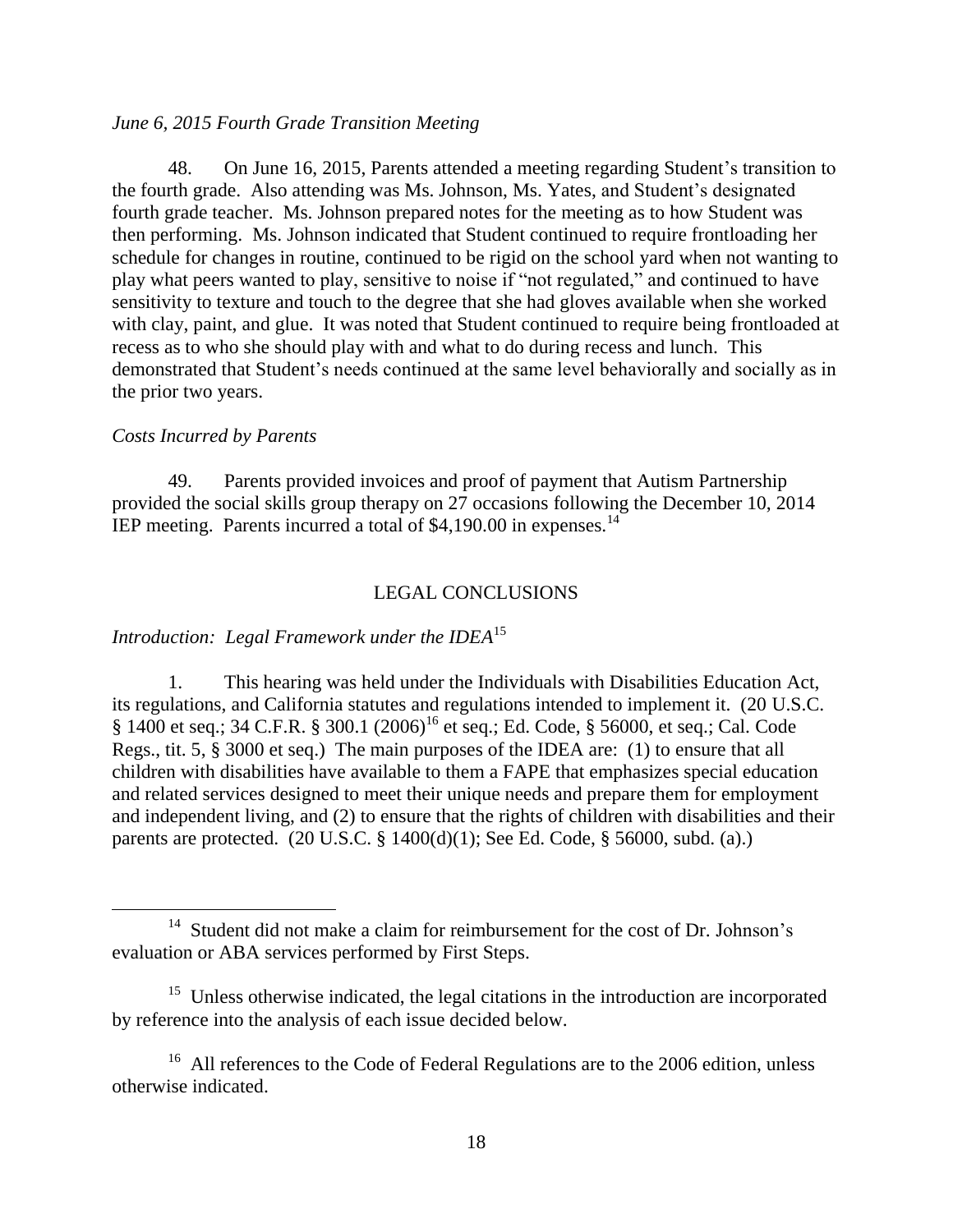2. A FAPE means special education and related services that are available to an eligible child at no charge to the parent or guardian, meet state educational standards, and conform to the child's IEP.  $(20 \text{ U.S.C.} \S 1401(9); 34 \text{ C.F.R.} \S 300.17.)$  "Special education" is instruction specially designed to meet the unique needs of a child with a disability. (20 U.S.C. § 1401(29); 34 C.F.R. § 300.39; Ed. Code, § 56031.) "Related services" are transportation and other developmental, corrective, and supportive services that are required to assist the child in benefiting from special education. (20 U.S.C. § 1401(26); 34 C.F.R. § 300.34; Ed. Code, § 56363, subd. (a)

3. In *Board of Education of the Hendrick Hudson Central School District v. Rowley* (1982) 458 U.S. 176, 201 [102 S.Ct. 3034, 73 L.Ed.2d 690] (*Rowley*), the Supreme Court held that "the 'basic floor of opportunity' provided by the [IDEA] consists of access to specialized instruction and related services which are individually designed to provide educational benefit to" a child with special needs. *Rowley* expressly rejected an interpretation of the IDEA that would require a school district to "maximize the potential" of each special needs child "commensurate with the opportunity provided" to typically developing peers. (*Id*. at p. 200.) Instead, *Rowley* interpreted the FAPE requirement of the IDEA as being met when a child receives access to an education that is reasonably calculated to "confer some educational benefit" upon the child. (*Id*. at pp. 200, 203-204.) The Ninth Circuit Court of Appeals has held that despite legislative changes to special education laws since *Rowley*, Congress has not changed the definition of a FAPE articulated by the Supreme Court in that case. (*J.L. v. Mercer Island School Dist*. (9th Cir. 2010) 592 F.3d 938, 950 (*Mercer Island*) [In enacting the IDEA, Congress was presumed to be aware of the *Rowley* standard and could have expressly changed it if it desired to do so.].) Although sometimes described in Ninth Circuit cases as "educational benefit," "some educational benefit," or "meaningful educational benefit," all of these phrases mean the *Rowley* standard, which should be applied to determine whether an individual child was provided a FAPE. (*Id*. at p. 950, fn. 10.)

4. The IDEA affords parents and local educational agencies the procedural protection of an impartial due process hearing with respect to any matter relating to the identification, evaluation, or educational placement of the child, or the provision of a FAPE to the child. (20 U.S.C. § 1415(b)(6); 34 C.F.R. § 300.511; Ed. Code, §§ 56501, 56502, 56505; Cal. Code Regs., tit. 5, § 3082.) The party requesting the hearing is limited to the issues alleged in the complaint, unless the other party consents. (20 U.S.C. § 1415(f)(3)(B); Ed. Code, § 56505, subd. (i).) At the hearing, the party filing the complaint has the burden of persuasion by a preponderance of the evidence. (*Schaffer v. Weast* (2005) 546 U.S. 49, 56-62 [126 S.Ct. 528, 163 L.Ed.2d 387]; see 20 U.S.C. § 1415(i)(2)(C)(iii) [standard of review for IDEA administrative hearing decision is preponderance of the evidence].) In this matter, Student had the burden of proof on all issues.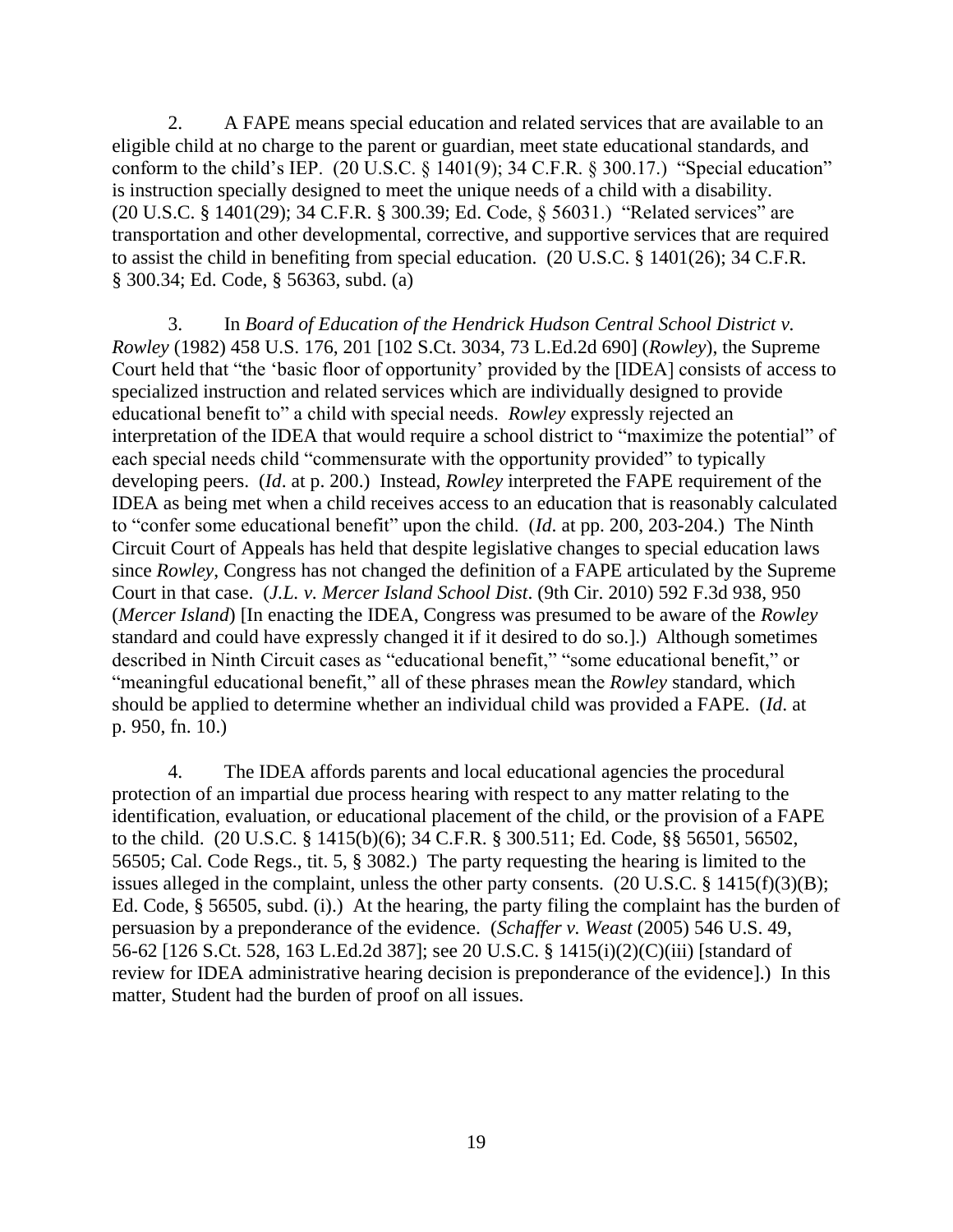# *District's 2014 Multidisciplinary Psychoeducational Assessment Was Not Appropriate*

5. Assessments are required to determine eligibility, and what type, frequency, and duration of specialized instruction and related services are required. An assessment of a pupil who is receiving special education and related services must occur at least once every three years unless the parent and the school district agree that such a reevaluation is unnecessary. (20 U.S.C. § 1414(a)(2); Ed. Code, § 56381, subd. (a)(2).)

6. To assess or reassess a student, a school district must provide proper notice to the student and his or her parents.  $(20 \text{ U.S.C.} \S 1414(b)(1))$ ; Ed. Code,  $\S 56381$ , subd. (a).) Here, there is no dispute that Manhattan Beach complied with this requirement.

7. Reassessments, such as the triennial assessment conducted by Manhattan Beach, must have the same basic requirements applicable to initial assessments. (20 U.S.C. § 1414(a)(2); 34 C.F.R. § 300.303; Ed. Code, § 56381, subd. (e).) A pupil must be assessed in all areas related to the suspected disability, prior to the development of an IEP. (Ed. Code, § 56320, subd. (f).) The assessment must be sufficiently comprehensive to identify all of the child's special education and related service needs, regardless of whether they are commonly linked to the child's disability category. (34 C.F.R. § 300.306.)

8. As part of triennial assessments, as with all reassessments, the IEP team and other qualified professionals must review existing assessment data on the child, including teacher and related service-providers' observations. (20 U.S.C. § 1414(c)(1)(A); 34 C.F.R. § 300.305; Ed. Code, § 56381, subd. (b)(1).) Here, there is no dispute that the Manhattan Beach examiners were qualified. Based upon such review, the school district must identify any additional information that is needed by the IEP team to determine the present level of academic achievement and related developmental needs of the student, and to decide whether modifications or additions to the child's special education program are needed. (20 U.S.C.  $§ 1414(c)(1)(B); Ed. Code, § 56381, subd. (b)(2).)$ 

9. The reassessment must be conducted in a way that: 1) uses a variety of assessment tools and strategies to gather relevant functional, developmental, and academic information, including information provided by the parent; 2) does not use any single measure or assessment as the sole criterion for determining whether a child is a child with a disability; and 3) uses technically sound instruments that may assess the relative contribution of cognitive and behavioral factors, in addition to physical or developmental factors. The assessments used must be: 1) selected and administered so as not to be discriminatory on a racial or cultural basis; 2) provided in a language and form most likely to yield accurate information on what the child knows and can do academically, developmentally, and functionally; 3) used for purposes for which the assessments are valid and reliable; 4) administered by trained and knowledgeable personnel; and 5) administered in accordance with any instructions provided by the producer of such assessments. (20 U.S.C. §§ 1414(b)  $\&$  (c)(5); Ed. Code, §§ 56320, subds. (a)  $\&$  (b), 56381, subd. (h).)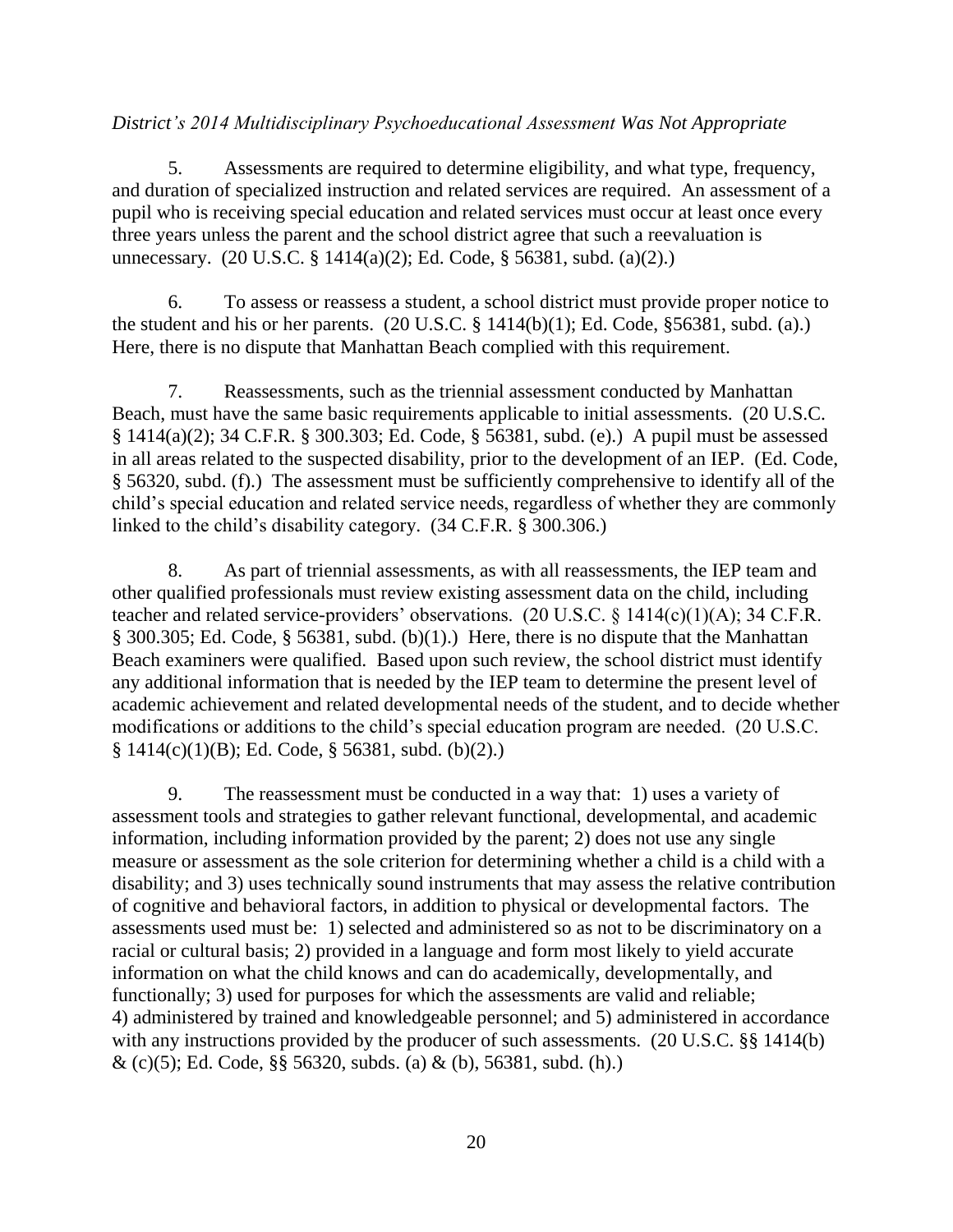10. Manhattan Beach's triennial assessment was not appropriate as discussed below. Student had long exhibited characteristics of autism: social skills deficits, anxiety, sensory issues, significant adaptability issues, and inflexibility. A 2013 report by Dr. Yin noted that Student's social anxiety caused her to be reluctant to go out in public, rigid play, an inability to enlarge her circle of friends, preoccupation with certain topics (dragons and lizards), and always wearing the same jacket no matter the weather. In 2013, Student was the subject of a comprehensive assessment by Dr. Davidson, which resulted in a diagnosis of autism and her finding that Student qualified for special education under the category of autistic-like behaviors. The IEP team, at the March 28, 2014 meeting, also received reports from Ms. Carmi that Student did not possess skills to engage in reciprocal conversation or play, displayed rigid obsessive behaviors and was non-compliant, which were consistent with a diagnosis of autism spectrum disorder. Student's third grade teacher Ms. Yates reported on October 20, 2014, that Student continued to require guidance in social situations with peers, including finding and making friends, as well as continuing to wear the same jacket no matter the weather. Thus, autism was a suspected area of need. In the 2014 psychoeducation assessment, Dr. Ottaway was aware of Ms. Morales' speech and language assessment which found continuing deficits in pragmatic language, including interpretations of and productive use of non-verbal cues, responding to sarcasm/teasing/conflict, responses to winning and losing, appropriate conversation skills, and flexible thinking in social situations. However, Dr. Ottaway administered one standardized measure regarding autism, the GARS, which indicated a "very likely probability of having autism." Student scored in the average range in the two measures administered regarding anxiety. Dr. Ottaway failed to administer the ADOS, which Dr. Johnson opined was "best practice" in such a situation for someone suspected of autism. Dr. Johnson's opinion was not contradicted by any evidence. Dr. Ottaway's assessment also indicated the same deficits related to autism as earlier assessments and teacher and parental observations. Nevertheless, Dr. Ottaway failed to review various services and goals that could be adopted to address these deficits. Thus, the psycho-education assessment was not appropriate.

11. Manhattan Beach's failure to appropriately assess Student's suspected disability related to autism, and its associated needs, constitutes a procedural violation of the IDEA. (*R.B., ex rel. F.B.v. Napa Valley Unified Sch. Dist.* (9th Cir. 2007) 496 F.3d 932, 940.) A procedural violation of the IDEA constitutes a denial of a FAPE "only if the violation: (1) impeded the child's right to a FAPE; (2) significantly impeded the parent's opportunity to participate in the decision making process; or (3) caused a deprivation of educational benefits." [\(Ed. Code, §](http://www.westlaw.com/Link/Document/FullText?findType=L&pubNum=1000205&cite=CAEDS56505&originatingDoc=I44c93950343411e59310dee353d566e2&refType=SP&originationContext=document&vr=3.0&rs=cblt1.0&transitionType=DocumentItem&contextData=(sc.UserEnteredCitation)#co_pp_ac4e0000281c0) 56505(f)(2); *[W.G. v. Bd. of Trustees of Target Range](http://www.westlaw.com/Link/Document/FullText?findType=Y&serNum=1992070739&pubNum=0000350&originatingDoc=I44c93950343411e59310dee353d566e2&refType=RP&fi=co_pp_sp_350_1484&originationContext=document&vr=3.0&rs=cblt1.0&transitionType=DocumentItem&contextData=(sc.UserEnteredCitation)#co_pp_sp_350_1484)  Sch. Dist. No. 23, Missoula, Mont.* [\(9th Cir. 1992\) 960 F.2d 1479, 1484.](http://www.westlaw.com/Link/Document/FullText?findType=Y&serNum=1992070739&pubNum=0000350&originatingDoc=I44c93950343411e59310dee353d566e2&refType=RP&fi=co_pp_sp_350_1484&originationContext=document&vr=3.0&rs=cblt1.0&transitionType=DocumentItem&contextData=(sc.UserEnteredCitation)#co_pp_sp_350_1484)) Here, Student's disability resulted in difficulty communicating, sensory issues, and in social and emotional development, areas, which fall within the purview of an autism assessment. Therefore, Manhattan Beach's failure to appropriately assess Student in autism deprived her of educational benefits, and, accordingly, Manhattan Beach denied Student a FAPE on that basis. (*[Carrie I. ex rel. Greg I. v. Dep't of Educ., Hawaii](http://www.westlaw.com/Link/Document/FullText?findType=Y&serNum=2027955318&pubNum=0004637&originatingDoc=I44c93950343411e59310dee353d566e2&refType=RP&fi=co_pp_sp_4637_1247&originationContext=document&vr=3.0&rs=cblt1.0&transitionType=DocumentItem&contextData=(sc.UserEnteredCitation)#co_pp_sp_4637_1247)* (D.Haw. 2012) 869 F.Supp.2d [1225, 1247.\)](http://www.westlaw.com/Link/Document/FullText?findType=Y&serNum=2027955318&pubNum=0004637&originatingDoc=I44c93950343411e59310dee353d566e2&refType=RP&fi=co_pp_sp_4637_1247&originationContext=document&vr=3.0&rs=cblt1.0&transitionType=DocumentItem&contextData=(sc.UserEnteredCitation)#co_pp_sp_4637_1247) ("The lack of assessments alone is enough to constitute a lost educational opportunity.").)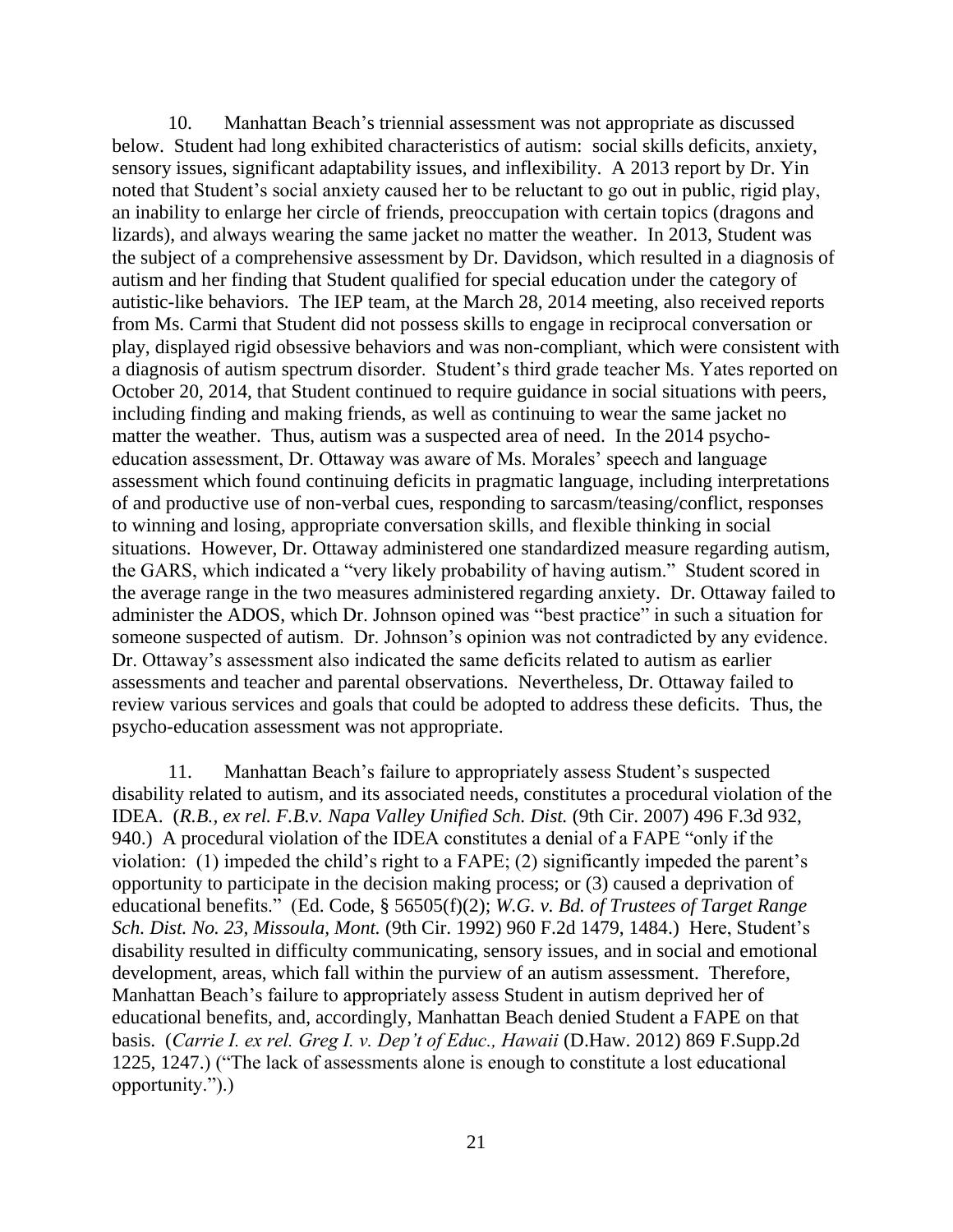### *The December 10, 2014 IEP, as Amended, Failed to Offer Student a FAPE*

12. When a school district seeks to prove that it provided a FAPE to a particular student, it must also show that it complied with the procedural requirements under the IDEA. (*Rowley*, *supra*, 458 U.S. at pp. 200, 203-204, 206-207.)

13. The contents of the IEP are mandated by the IDEA, and the IEP must include an assortment of information, including a statement of the child's present levels of academic achievement and functional performance, and a statement of measurable annual goals designed to meet the child's needs that result from his disability to enable the child to be involved in and make progress in the general education curriculum. The goals are based upon the child's present levels of academic achievement and functional performance. The IEP must also include a description of how the child's progress toward meeting the annual goals will be measured, when periodic reports of the child's progress will be issued to the parent, a statement of the special education and related services to be provided to the child, a statement of the program modifications that will be provided for the child, and a statement of individual accommodations for the child related to the taking of state and district-wide assessments. (20 USC § 1414(d)(1)(A); 34 C.F.R. § 300.320.) An IEP must contain the projected date for the beginning of services and the anticipated frequency, location, and duration of those services. (20 U.S.C.  $\S$  1414(d)(1)(A)(VII); Ed. Code,  $\S$  56345, subd.  $(a)(7)$ .)

14. In developing the IEP, the IEP team shall consider the strengths of the child, the concerns of the parents for enhancing the child's education, the result of the most recent evaluation of the child, and the academic, developmental, and functional needs of the child. (20 U.S.C. § 1414(d)(3)(A); 34 C.F.R. § 300.324(a).) Although the IDEA does not give a legal right to a proper disability classification, the Ninth Circuit has held that there are legal ramifications which do arise from which disability classification is selected. (*Weissburg v. Lancaster School District* (9th Cir. 2010) 591 F.3d 1255, 1259.)

15. Student's parents or legal guardians are considered necessary members of the IEP team. (34 C.F.R. § 300.321(a)(1); Ed. Code, §§ 56341, subd. (b); 56342.5 [parents must be part of any group that makes placement decisions.].) Thus, the parents or legal guardian of a child with a disability must be afforded an opportunity to participate in meetings with respect to the identification, evaluation, and educational placement of the child, and the provision of a FAPE to the child. (34 C.F.R. § 300.501(a); Ed. Code, § 56500.4) Here, Parents were active participants at all of the IEP meetings.

16. An IEP need not conform to a parent's wishes in order to be sufficient or appropriate. (*Shaw v. Distr. of Columbia* (D.D.C. 2002) 238 F.Supp.2d 127, 139 [IDEA does not provide for an "education … designed according to the parent's desires"], citing *Rowley, supra*, 458 U.S. at p. 207.)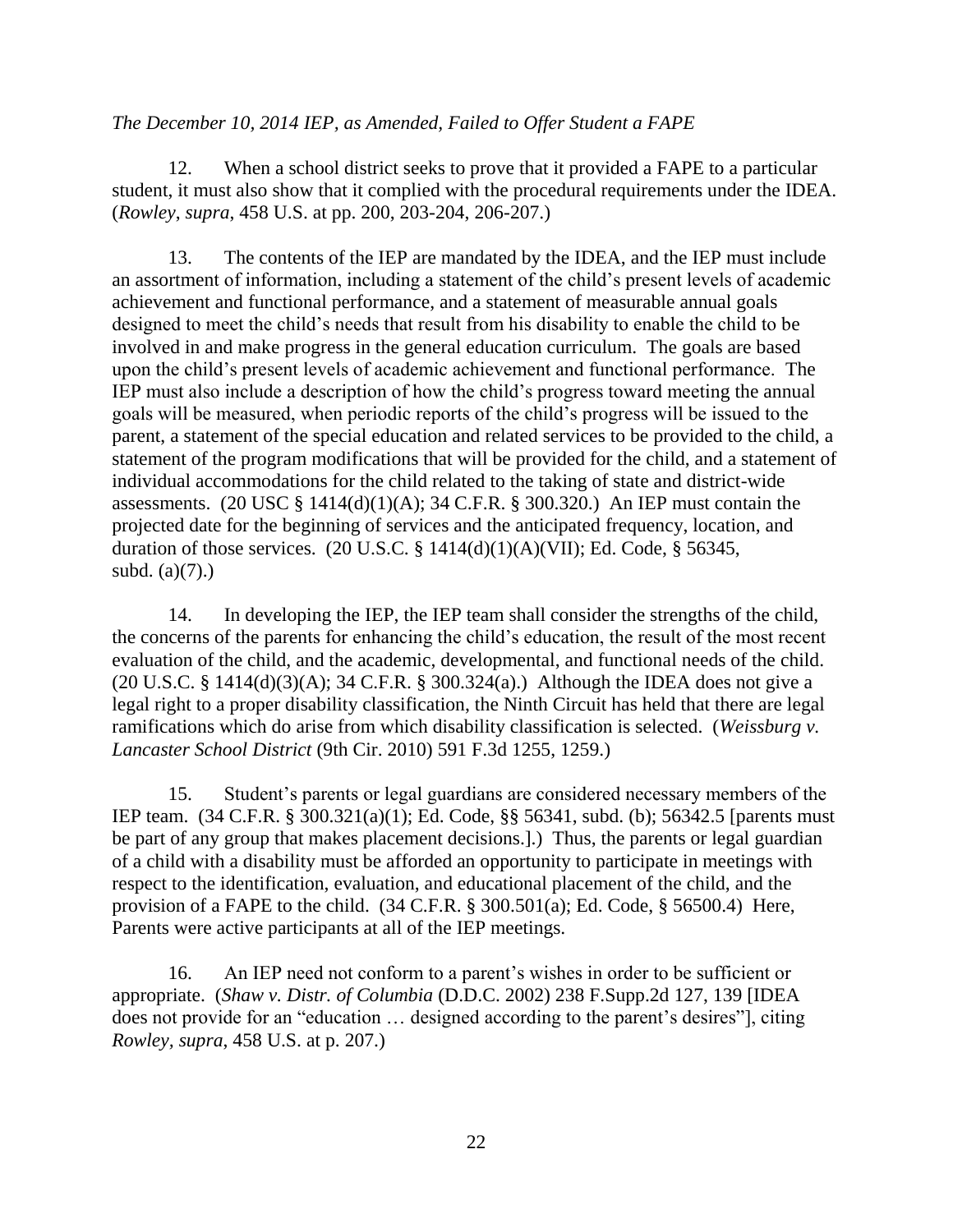17. An IEP is evaluated in light of information available to the IEP team at the time it was developed; it is not judged in hindsight. (*Adams v. State of Oregon* (9th Cir. 1999) 195 F.3d 1141, 1149.) "An IEP is a snapshot, not a retrospective." (*Id*. at p. 1149, citing *Fuhrmann v. East Hanover Bd. of Ed., (3rd Cir. 1993)* 993 F.2d 1031, 1041.) The IEP must be evaluated in terms of what was objectively reasonable when the IEP was developed. (*Ibid*.)

18. California Code of Regulations, title 5, section 3030, subdivision (b)(1), describes the criteria for determining whether a child qualifies for special education under the category of autism:

Autism means a developmental disability significantly affecting verbal *and* nonverbal communication *and* social interaction, generally evident before age three, and adversely affecting a child's educational performance. Other characteristics often associated with autism are engagement in repetitive activities and stereotyped movements, resistance to environmental change or change in daily routines, and unusual responses to sensory experiences. (Emphasis added.)

19. The December 10, 2014 IEP, as amended on April 2, 2015, found Student eligible for special education with a primary category of other health impaired (for anxiety disorder) and autism as a secondary category. In describing how Student's disability affects involvement and progress in general curriculum, the IEP failed to discuss Student's autism. Manhattan Beach team members failed to consider Student's needs due to her autism. Despite knowledge as to Student's need from information Parents provided and Manhattan Beach personnel, the IEP failed to include any goals regarding behavior or in socialization, except for academic goal six, which involved only "novel, unstructured situations." The IEP team was fully aware that Student was still requiring the same level of frontloading to be able to handle her daily schedule and social situations. Student's level of inflexibility, as demonstrated by Student's continuing wearing the same jacket constantly and ability to be independent had not changed. The IEP team had input from Ms. Carmi and Ms. Waks as to Student's needs and what goals she required. For example, Student continued to need to be scripted before each recess for her to socialize. Ms. Carmi and Ms. Waks, as well as Dr. Davidson, had recommended that Student be provided behavior intervention services in the form of a one-to-one ABA-trained aide with supervision. Yet, Manhattan Beach failed to offer services that met Student's demonstrated unique needs related to her autism diagnosis. Rather, Manhattan Beach merely made the same IEP offer as it had previously made, when Student's eligibility was based on the Boone Fetter diagnosis of anxiety, not taking into account subsequent assessment information, and information from Manhattan Beach personnel and Student's private providers as to Student's deficits and lack of progress in areas related to autism.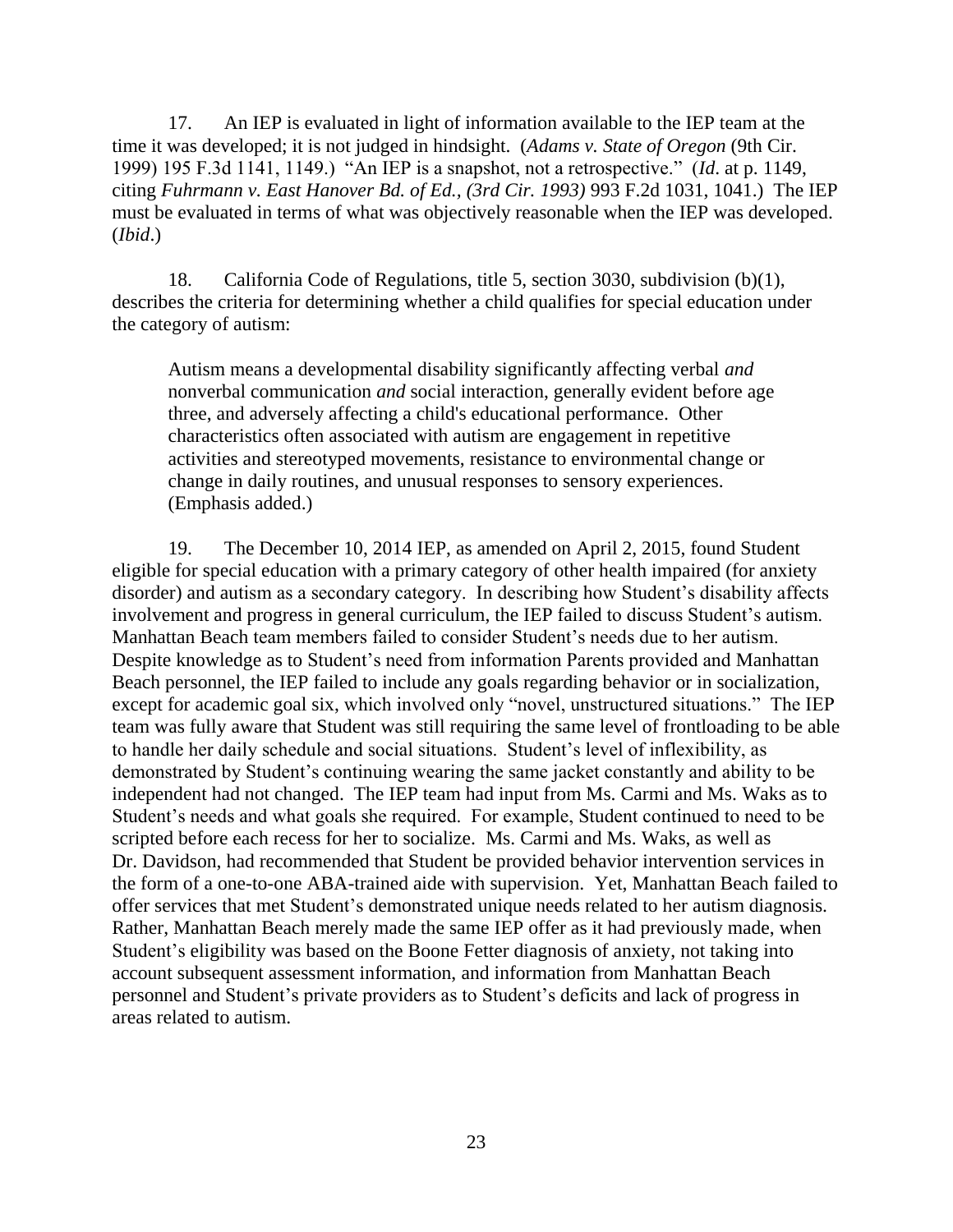20. On April 2, 2015, the IEP team reconvened to discuss Dr. Johnson's evaluation. Ms. Cheng, the Manhattan Beach behavior consultant, acknowledged that Student still required a lot of prompting to socialize with peers, and that if not prompted, Student would be alone. Parents presented reports of Student bullying friends when the friends did not want to engage in Student's preferred method of play. Manhattan Beach team members admitted that Student was inconsistent in applying social skills across school settings. Dr. Johnson presented her evaluation that Student was on the autism spectrum. Dr. Johnson recommended that Student receive an ABA trained aide to teach her social skills, and the drafting of a Behavior Support Plan to deal with Student's very apparent deficits. The Manhattan Beach team members rejected Dr. Johnson's recommendations and amended the December 10, 2014 IEP, by adding two hours per month of behavior consultation services, which were not detailed, by the Manhattan Beach behavior consultant, plus a new goal in the area of friendship building and social reciprocity. However, the evidence established that Student required the services of a trained ABA aide, a Behavior Support Plan, and goals to foster independence, socialization, flexibility, and executive functioning (following instructions, emotional control) based on information in Dr. Johnson's assessment and Student's lack of progress with strategies Manhattan Beach kept repeating in its IEP offers. Although the IEP team adopted Student being autistic as a secondary eligibility category, the Manhattan Beach team members failed to provide services, including an ABA trained aide and social skills therapy, and goals to address the problems related to her autism that she required to make meaningful educational progress. Thus, the December 10, 2014 IEP, as amended on April 2, 2015, failed to provide Student a FAPE because it failed to address Student's deficits caused by her autism.

21. Student meets the special education eligibility category of autism. Student has been assessed three times since November 2013 by Drs. Davidson, Ottaway, and Johnson. In all three assessment reports, the assessors determined that Student meets the autism eligibility category for special education. Student continues to demonstrate deficits in pragmatic language, including her inability to engage in reciprocal conversation, be anxious during social interactions, and an inability to understand the perspective of others. Student continues to be unable to engage in social interaction at recess without being frontloaded or scripted as to who to approach and what to say. Student continues to be rigid and inflexible in her interests, play, and as to schedule changes. Student continues to have serious sensory issues as she is sensitive to texture evidenced by her need to use gloves while working with clay, glue, and paint, sensitivity to noise, and wearing her coat constantly no matter the weather.

22. Based upon the foregoing, Manhattan Beach's failure to provide Student an IEP that included goals and services to address Student's autism denied her a FAPE.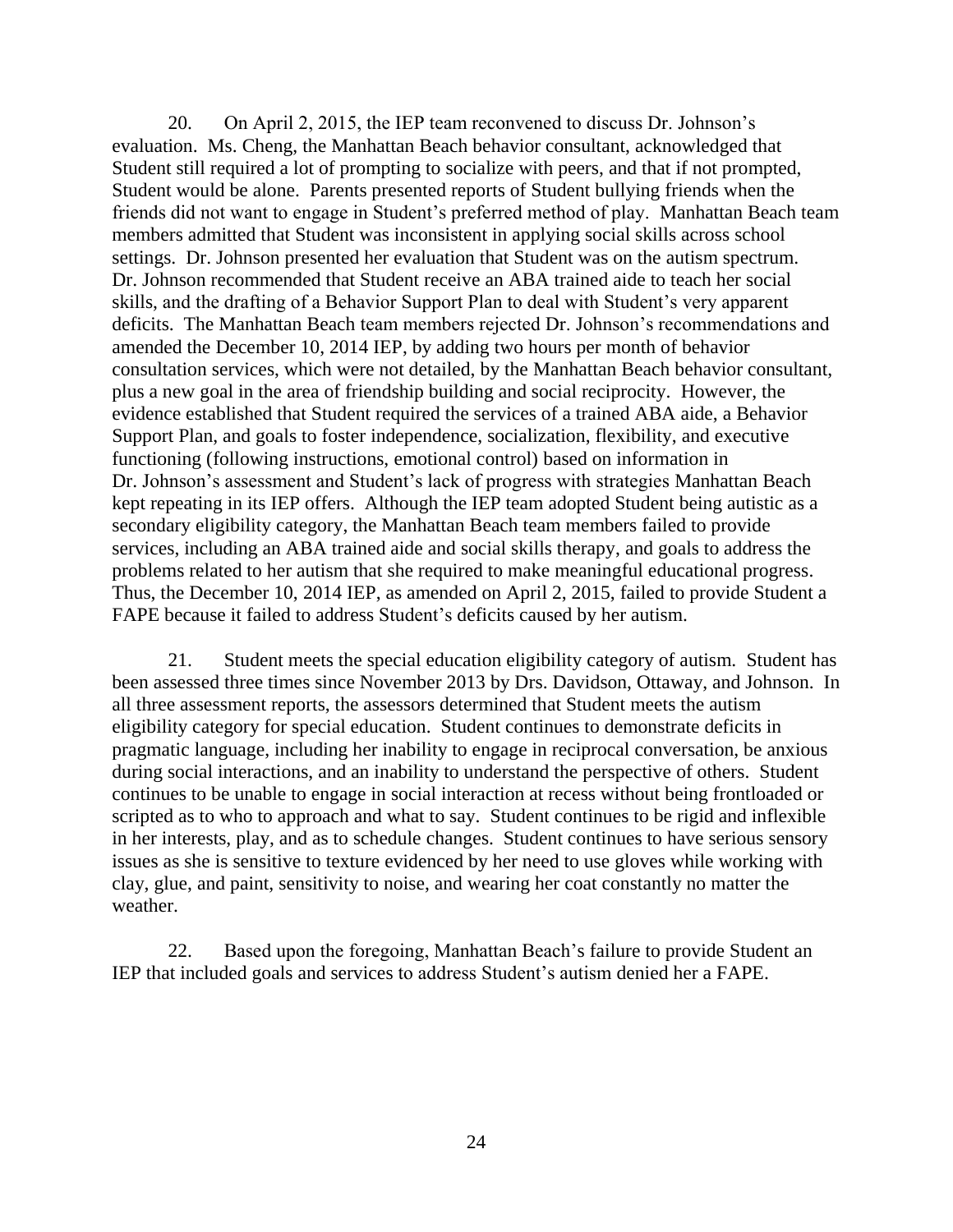## *Remedies*

23. ALJ's have broad latitude to fashion appropriate equitable remedies for the denial of a FAPE. (*School Comm. of Burlington v. Department of Educ.* (1985) 471 U.S. 359, 370 [105 S.Ct. 1996, 85 L.Ed.2d 385 (*Burlington*)]; *Parents of Student W. v. Puyallup School Dist., No. 3* (9th Cir. 1994) 31 F.3d 1489, 1496 (*Puyallup*).)

24. Appropriate equitable relief can be awarded in a decision following a due process hearing. (*Burlington*, *supra*, 471 U.S. at p. 374; *Puyallup, supra,* 31 F.3d at p. 1496).) Here, a preponderance of evidence showed that Manhattan Beach's assessment and IEP's were not appropriate, which denied Student a FAPE. It is therefore equitable to order that Manhattan Beach provide Student compensatory education and reimbursement for educational expenses.

25. As discussed above, Student's deficits are in social-awareness, social communication, restricted patterns of interest, sensory, and behavioral inflexibility. It is clear that the Manhattan Beach programs have not been able to make any progress in these areas as demonstrated that Student continues to require the same level of frontloading after two years and continues to have the same level of deficit. Dr. Johnson, Ms. Waks, and Ms. Carmi recommended that Student requires ABA interventions at school to teach her the skills necessary to alleviate her deficits caused by her autism. It is important for Student to make meaningful education progress that she receive a one-to-one ABA-trained aide for 390 minutes per day with supervision of 12 hours per month. As compensatory education, Manhattan Beach shall provide such ABA services through a certified non-public agency, such as First Steps, for a period of one year, to ensure that the services to be provided to Student be coordinated with the ABA program she is receiving after school so that the skills taught be consistent and generalized across all environments.

#### ORDER

1. Manhattan Beach shall amend the December 10, 2014 IEP document, to indicate that Student's primary special education category is autism.

2. Manhattan Beach shall provide Student a one-to-one ABA-trained aide for 390 minutes per day, and supervision for such aide for 12 hours per month, from a certified non-public agency such as First Steps, for a period of one year.

3. Within 30 school days of this Decision, Manhattan Beach shall convene an IEP team meeting for the purpose of adopting goals pursuant to those recommended by Dr. Helena Johnson in her March 9, 2015 evaluation report.